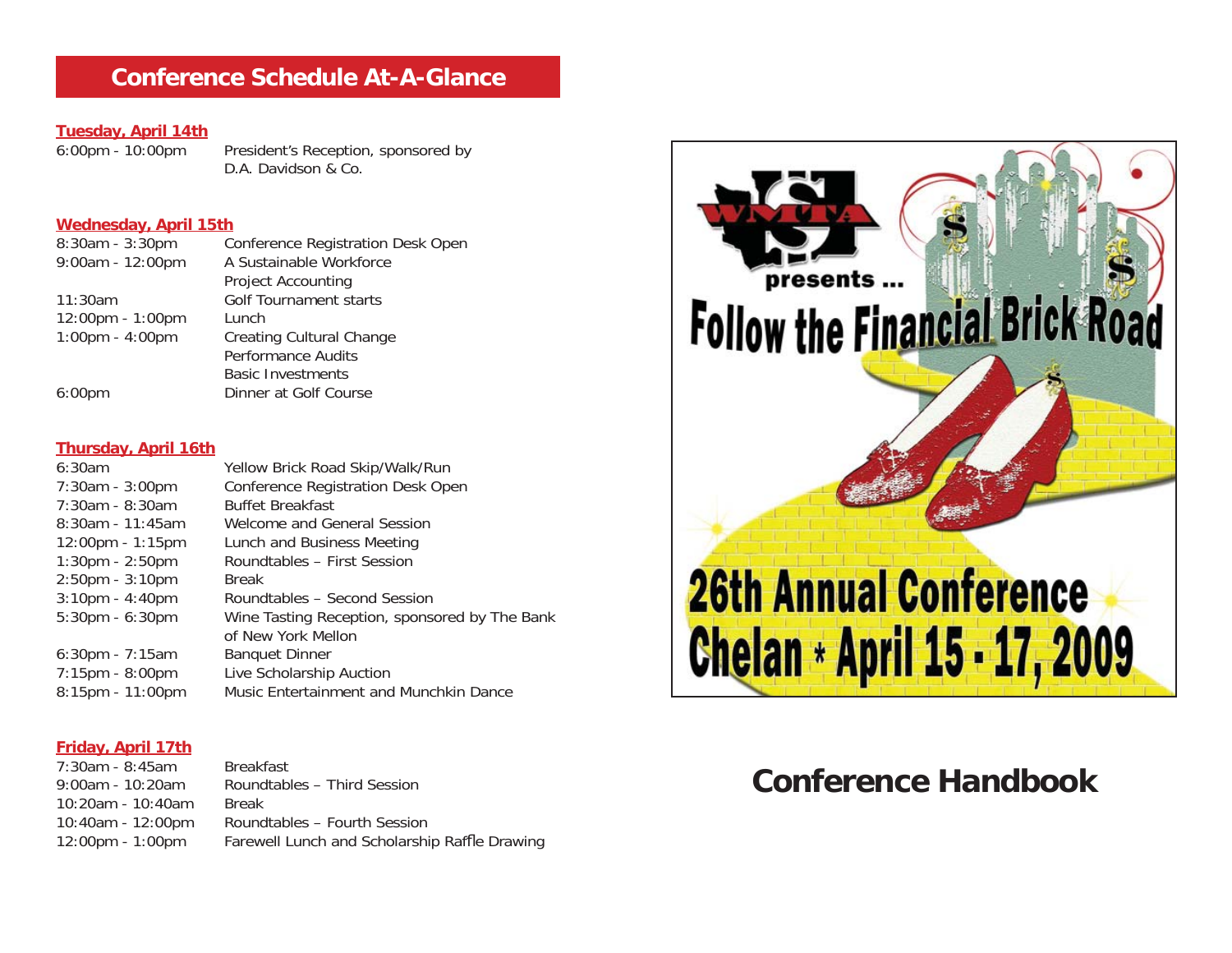## **WMTA Mission Statement**

To promote the profession of Municipal Treasurers in the state of Washington through education, mutual support, professional recognition, and legislative advocacy.

> You can visit the WMTA web site at**www.wmta-online.com**



**Upper Level**

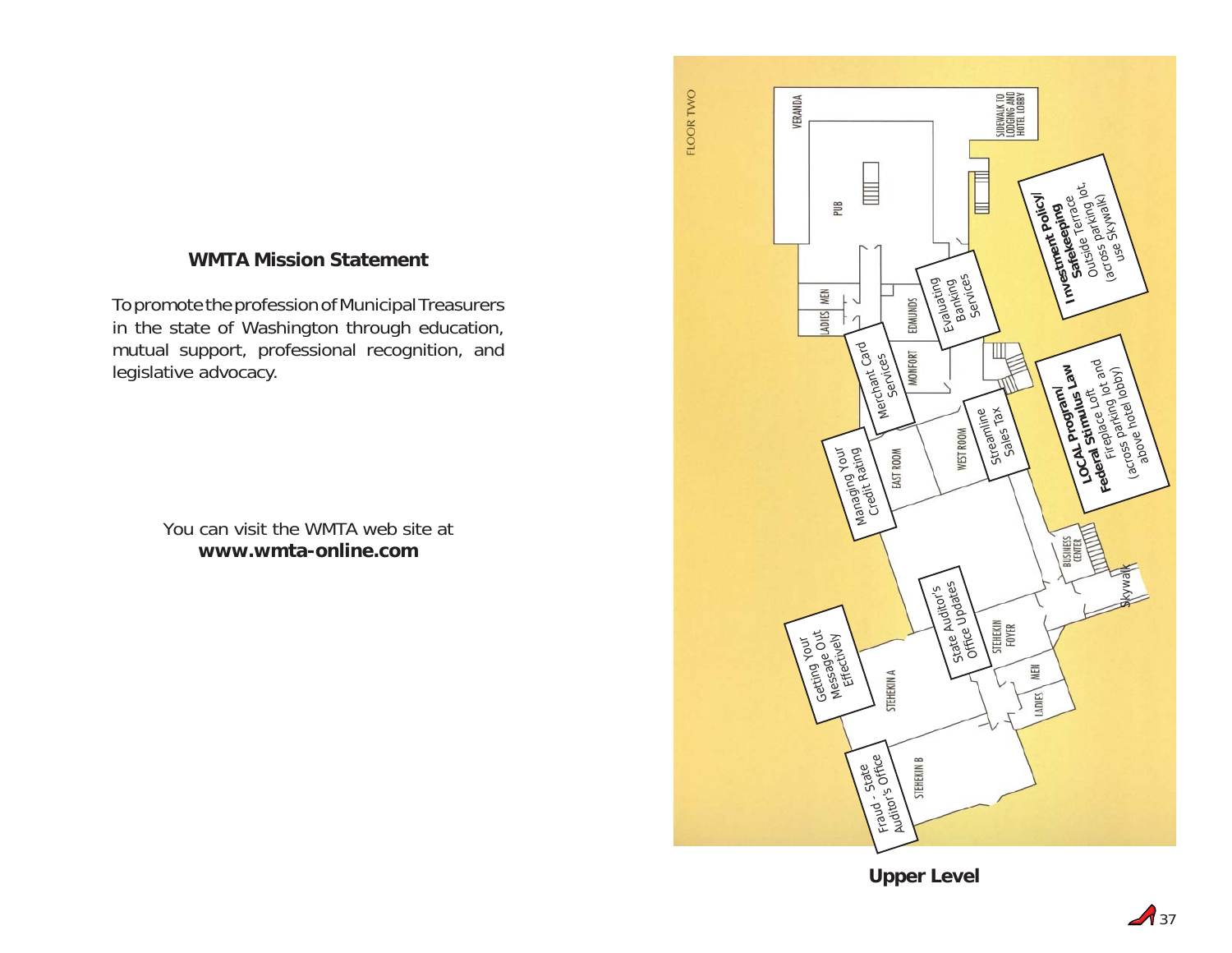

## **Contents**

| Washington's Streamline Sales Tax Program - One Year Later  20        |
|-----------------------------------------------------------------------|
|                                                                       |
|                                                                       |
|                                                                       |
| Track 2 - Follow the Yellow Brick Road 22-23                          |
|                                                                       |
|                                                                       |
|                                                                       |
|                                                                       |
|                                                                       |
| LOCAL Program/Federal Stimulus Law - Office of the State Treasurer 24 |
|                                                                       |
|                                                                       |
|                                                                       |
|                                                                       |
|                                                                       |
| Association of Public Treasurers (APT US&C)  28-29                    |
|                                                                       |
|                                                                       |
|                                                                       |
|                                                                       |
|                                                                       |
|                                                                       |
|                                                                       |
| Conference Schedule At-A-Glance  Back Cover                           |

**Lower Level**

1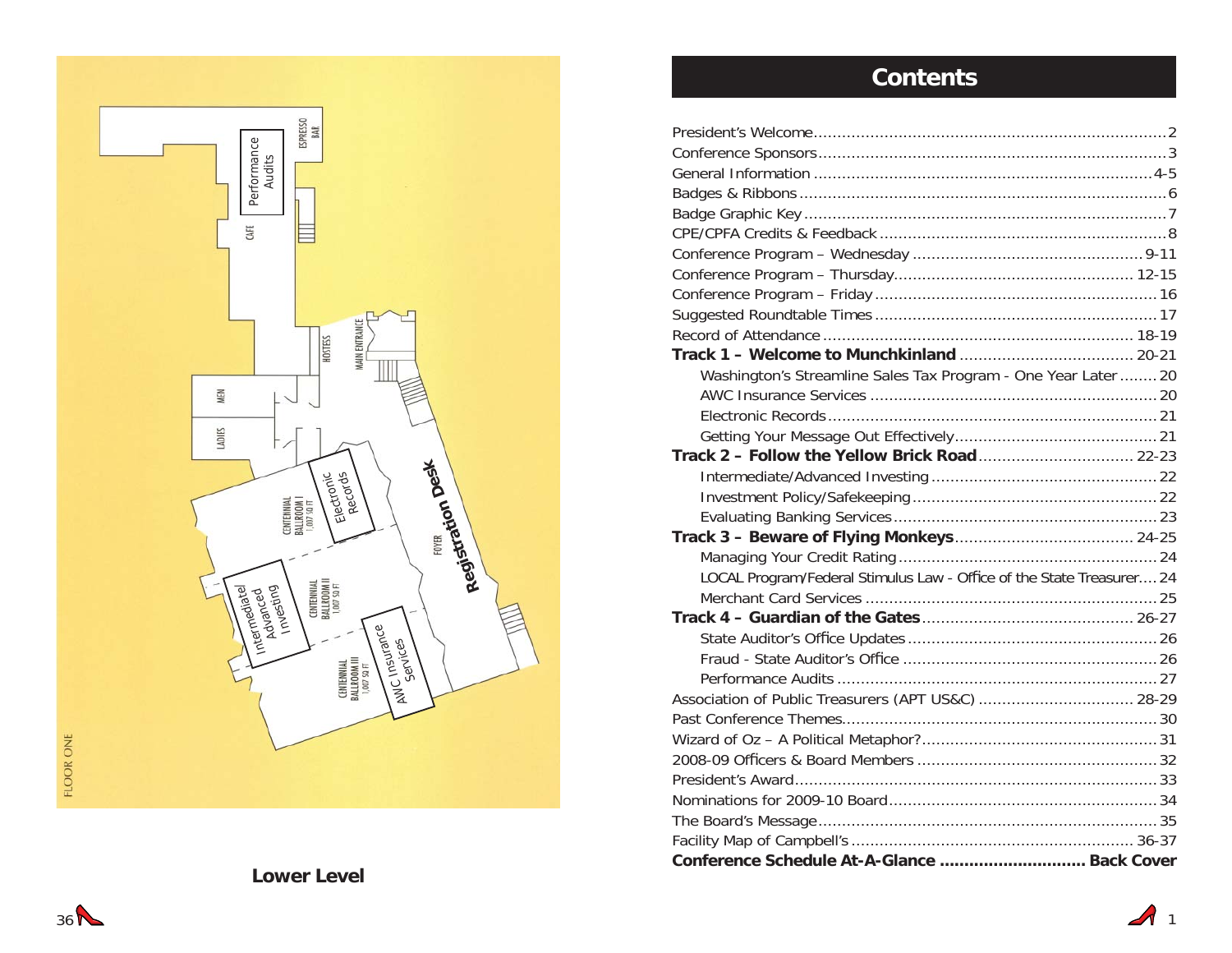## **President's Welcome**

I am pleased to welcome you to the 26th annual WMTA conference. Founded in 1983, WMTA hosts its conference each year at Campbell's Resort on the beautiful shores of Lake Chelan. This year we have asked you to join us as we **Follow the Financial Brick Road**.

Your journey begins on Wednesday where Glinda, the Good Witch, has planned a full day of workshops designed just for you – from Creating Cultural Change to Investments and Project Accounting to Performance Audits.

After your Thursday morning **Yellow Brick Road Skip** around the river, you'll want to hear the message from the **great and powerful wizard** himself, Michael Meines. Michael will share the importance of "I Contact – The Solution for Great Customer Service."

The educational roundtables have been designed to offer you advice on how to make your way through **the dark scary forest** we are all bound to travel through in the months to come. Then, Thursday evening before you surrender, make your way past the **guards** and join us for the wine tasting, banquet, auction, and **Munchkin dance**.

On behalf of the WMTA Officers and Board, welcome fellow **Scarecrows**, **Tinmen, Lions, Flying Monkeys, Witches, and Toto's**! As you travel down the **Financial Brick Road** these next few days, we hope you will make some new friends, gain some **wisdom** and perhaps even see a **rainbow** or two! Who needs Kansas when we've got Lake Chelan?

## – Nanci Lien, President

## **The Board's Message**

As we wrap up on the final day of conference, it is our goal that your time here has been well spent. We would like to ask that you take a moment to consider the following questions about this week.

- $\Box$  Did you meet new friends?
- $\Box$  Did you collect new networking contacts?
- $\Box$  Did you obtain any new or updated information?
- □ Did you get a chance to relax, have fun, and feel refreshed?

Hopefully you can answer "yes" to one or several of these questions. We are very interested in your feedback. We encourage you to complete your Roundtable Feedback Form and Conference Evaluation Form and leave them at the registration table before you leave. Your comments help us make plans and improvements for next year's conference.

We thank each of you for your attendance and participation this year. Don't forget, the WMTA Board is always looking for enthusiastic individuals to assist with next year's conference. If you are interested in helping out with any of the conference or board committees (audit, budget, conference, education, historian, investment policy certification, legislative, membership, newsletter, nomination, or scholarship), please call or email any board member. You can find our phone and email addresses on the WMTA web site at **www.wmta-online.com**.

Just a reminder that WMTA will be emailing out a quick and user friendly survey next week. We would appreciate it if you would take the time to give us your conference feedback and comments. We think feedback is a gift!

## Wizard of Oz Trivia No. 15

Buddy Ebsen (Jed Clampet/Beverly Hill Billies) was originally cast to play the Tinman in the MGM File, but the aluminum powder makeup was toxic and his allergic reaction caused him to drop out of the filming. His voice, however, can still be heard when the "Off to See the Wizard" song is played.

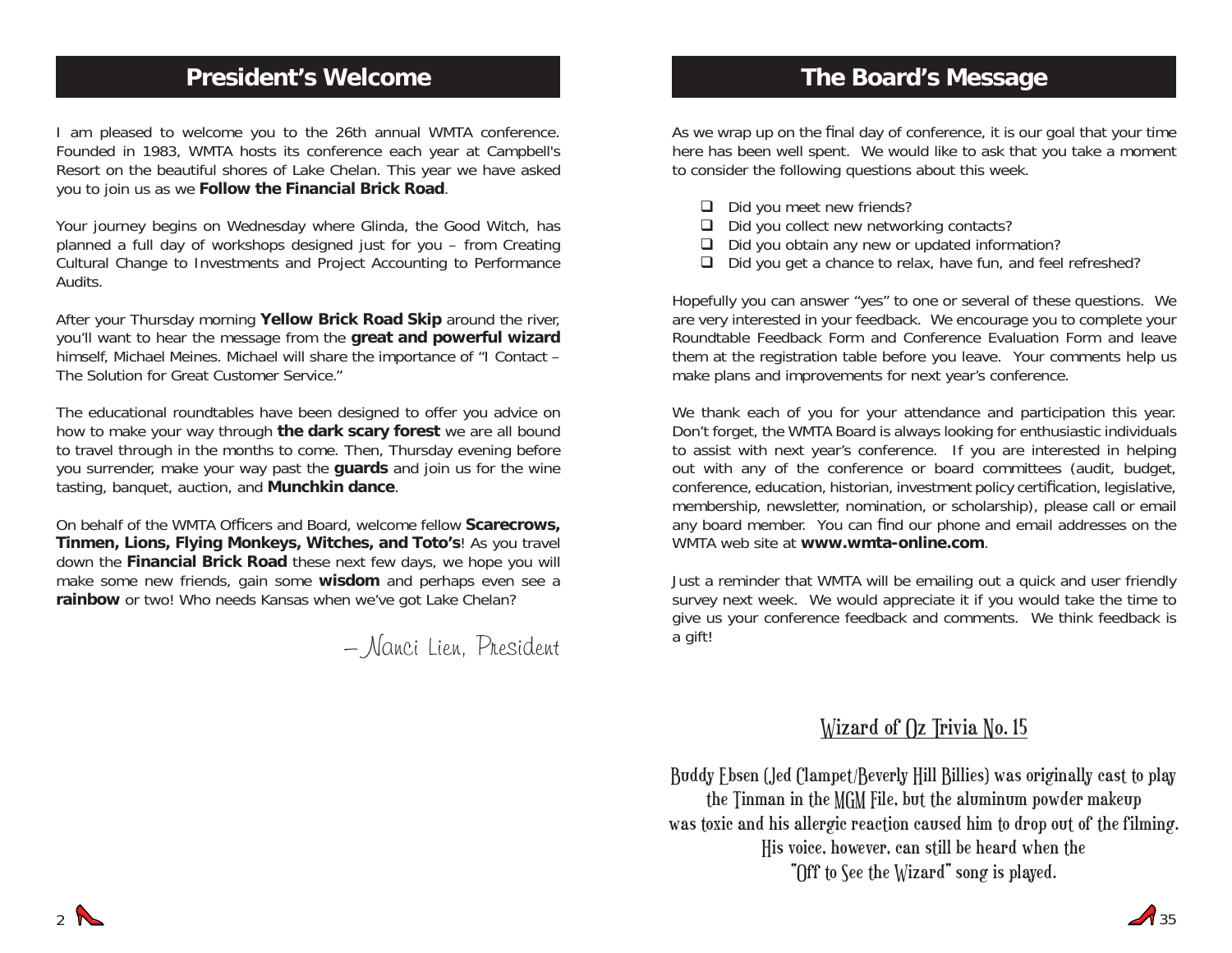## **Nominations for 2009-10 Board**

| <b>President</b>                   | Michael Legarsky, Finance Director,<br>City of Port Townsend        |
|------------------------------------|---------------------------------------------------------------------|
| <b>President-Elect</b>             | Doug Merriman, Finance Director, City<br>of Oak Harbor              |
| <b>Secretary</b>                   | Ellen Dolan, Treasurer/Investment<br>Officer, City of Spokane       |
| <b>Treasurer</b>                   | Vickie Storey, Clerk-Treasurer, City of<br>Clarkston                |
| <b>Board Member</b>                |                                                                     |
| Position No. 1 - 2011              | Deborah Booher, Finance Director, City<br>of Poulsbo                |
| Position No. 2 - 2010              | Arif Kanji, Investment Officer,<br>Snohomish County                 |
| Position No. 3 - 2011              | Robbi Stedman, LGIP Administrator,<br>Office of the State Treasurer |
| Position No. 4 - 2010              | Dianne Nelson, Finance Director, City<br>of Fnumclaw                |
| Position No. 5 - 2011              | Lauri Hale, Treasury Manager, City of<br>Cheney                     |
| <b>Immediate Past President</b>    | Nanci Lien, Public Works Finance<br>Manager, City of Olympia        |
| <b>APT US&amp;C Representative</b> | Kristine Tompkins, City Treasurer, City<br>of Port Orchard          |
| <b>Ex-Officio</b>                  | Doug Extine, Deputy Treasurer, State<br>Treasurer's Office          |

## Wizard of  $\Omega$  Trivia No. 14

The horses in Emerald City palace were colored with Jell-O crystals. The relevant scenes had to be shot quickly, before the horses started to lick it off.

## **Conference Sponsors**

The WMTA Board and the Conference Chair would like to extend a very special **thank you** to all the sponsors who have helped make this 2009 conference a success. A conference such as this requires significant financial resources. The generosity of the sponsors allows the WMTA to continue to providing quality educational programs at an affordable cost.

Sponsors provide financial assistance for events such as the President's Reception, meals, break refreshments, receptions, the Yellow Brick Road Skip/Walk/Run, tote bags, T-shirts, the golf tournament, and much more.

A complete listing of all conference sponsors is also included in your registration packet. Throughout the conference, please take a moment to welcome and thank the representatives of these businesses.

> **The Bank of New York MellonBank of AmericaKey Bank UBS Financial Services Sterling Savings U.S. BankUnion BankFoster Pepper Piper Jaffray Cantor Fitzgerald Dashen MusselmanMBIA Asset Management Seattle Northwest Securities Corporation Banner BankK&L Preston Gates Ellis LLPBond Logistix LLC NBS Local Government Solutions Wells Fargo Vining Sparks**

## Wizard of  $\int$ z Trivia No. 1

Author, L. Frank Baum, wrote 14 books in the "Oz" series. Published in 1900, "The Wonderful Wizard of  $\Omega$ ," was the first.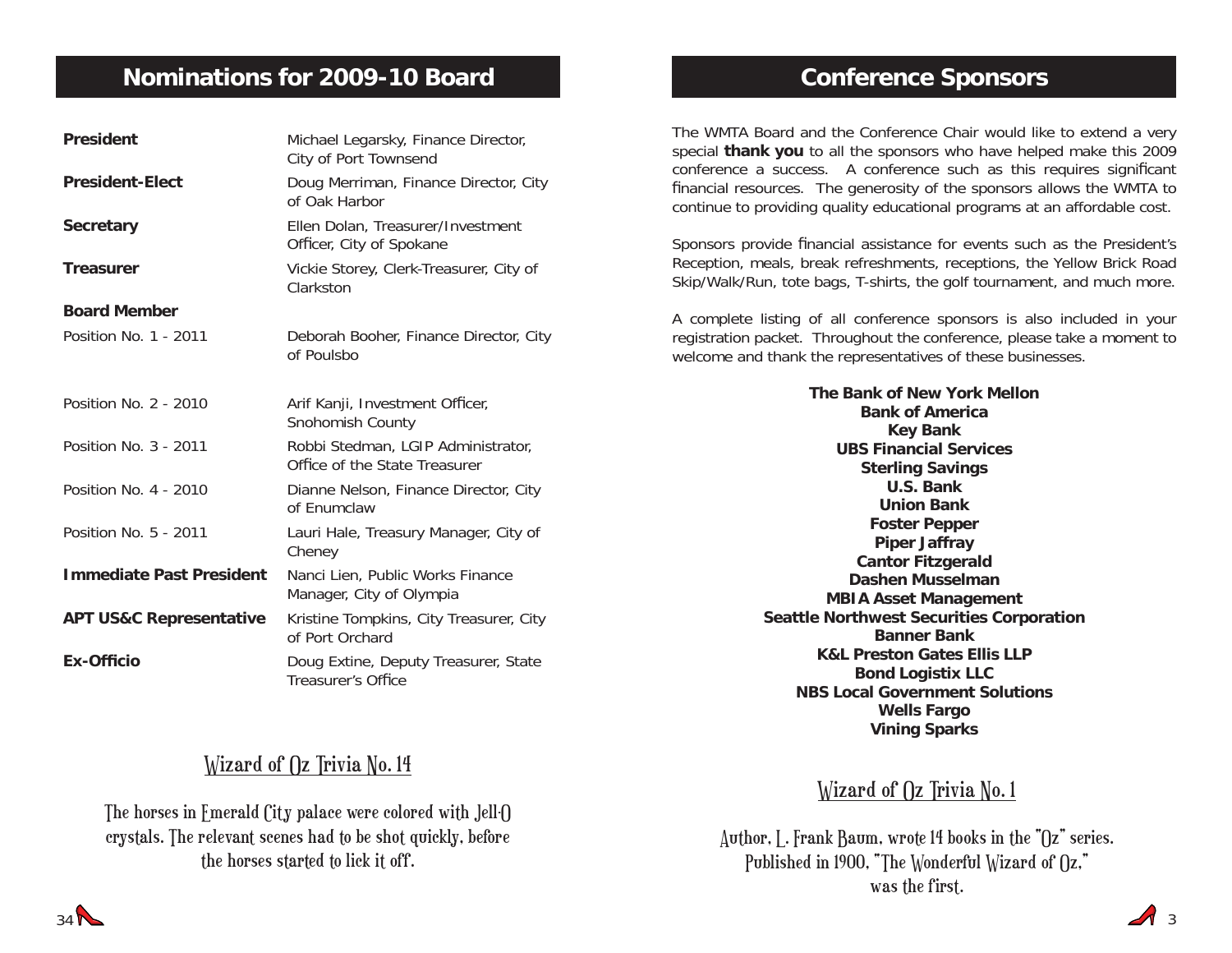#### **Badges**

Please wear your conference badges to all functions.

#### **Conference Registration**

The WMTA conference registration desk is located in the foyer of Campbell's Resort & Conference Center. All conference attendees must register and obtain identification badges for themselves and quests who will be attending conference activities. To receive your conference materials and conference badge, please check in at the registration desk.

#### **Meals**

Meals provided with conference registration include:

- Wednesday pre-conference box lunch
- Wednesday dinner at golf course
- Thursday buffet breakfast
- Thursday lunch
- Thursday wine tasting reception and banquet dinner
- Friday buffet breakfast
- Friday lunch

#### **Meal Tickets**

Tickets for meals may be purchased during the conference at the registration desk.

| Meal               | Wednesday,<br>April 15th | Thursday,<br>April 16th | Friday,<br>April 17th |
|--------------------|--------------------------|-------------------------|-----------------------|
| Box lunch          | \$15                     |                         |                       |
| <b>Breakfast</b>   |                          | \$20                    | \$20                  |
| Lunch              |                          | \$20                    | \$20                  |
| Banquet dinner     |                          | \$35                    |                       |
| Golf course dinner | \$25                     |                         |                       |

#### **Dress**

Casual or business attire is appropriate for all conference activities. In conjunction with our theme, attendees are encouraged to wear their festive and color attire at anytime during the conference – in particular,

## **President's Award**

Presented each year by the outgoing WMTA President, this award is given . . .

**In recognition and appreciation for years of outstanding contributions to the membership of the Washington Municipal Treasurers Association.**

| Year | <u>Recipient</u>      |
|------|-----------------------|
| 1996 | Kris Tompkins         |
| 1997 | Not awarded           |
| 1998 | Rosie Rumsey          |
| 1999 | Ron Strabbing         |
| 2000 | Not awarded           |
| 2001 | <b>Wendy Picinich</b> |
| 2002 | Jim Hendrickson       |
| 2003 | Steve Kimble          |
| 2004 | Monica Haarstad       |
| 2005 | Nanci I ien           |
| 2006 | Kelly Devlin          |
| 2007 | Nanci Lien            |
| 2008 | Arif Kanji            |
|      |                       |

## Wizard of  $\Omega$  Trivia No. 13

According to lead Munchkin, Jerry Maren, the "little people" on the set were paid \$50 per week for a 6-day work week, while Toto received \$125 per week.

4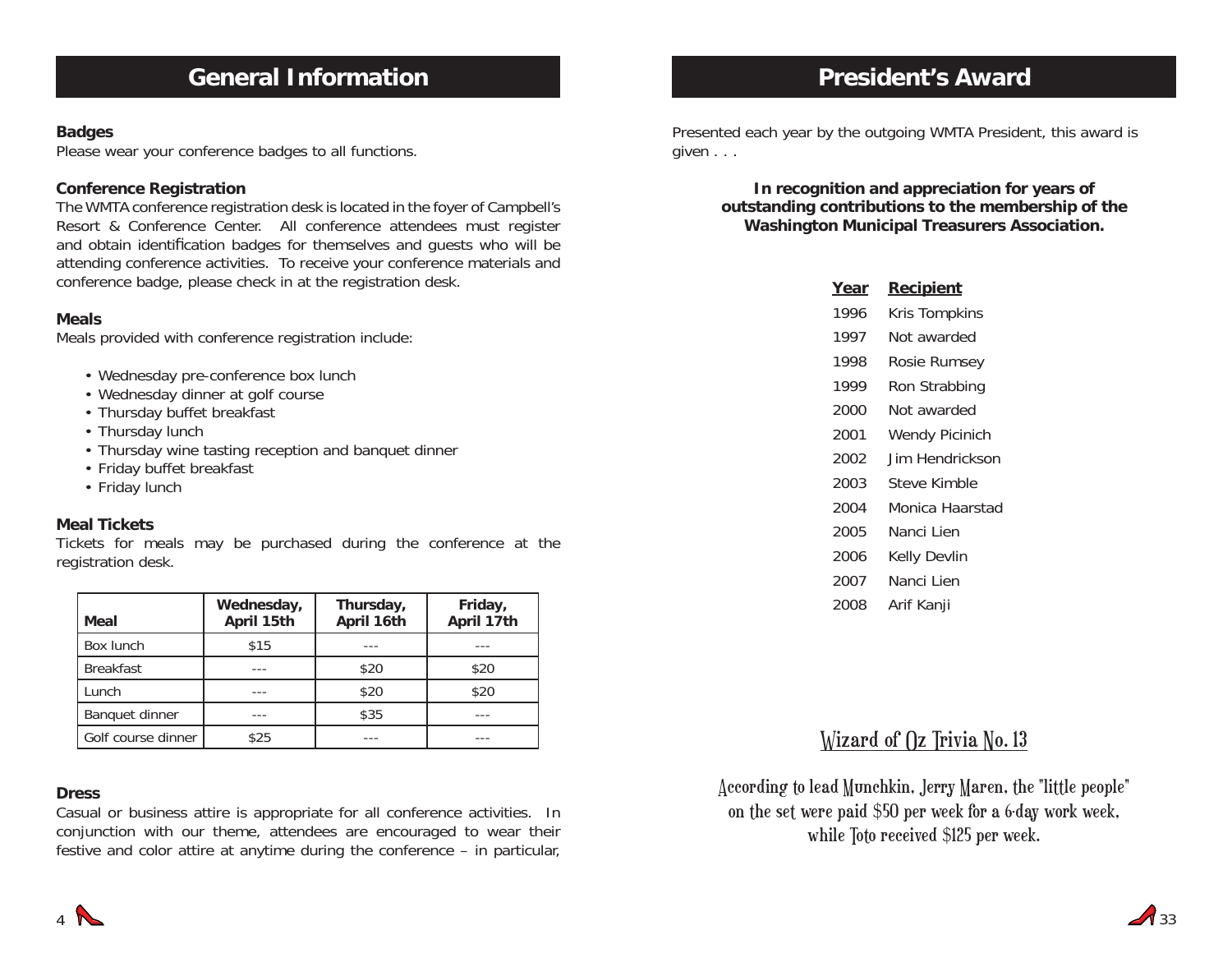## **2008-09 Officers & Board Members**

#### **Officers**

#### **President**

Nanci Lien, Public Works Finance Manager, City of Olympia

**President-Elect**Michael Legarsky, Finance Director, City of Port Townsend

**Secretary** Doug Merriman, Finance Director, City of Oak Harbor

**Treasurer**Vickie Storey, Clerk-Treasurer, City of Clarkston

**Immediate Past President**Doug Extine, Deputy Treasurer, Office of the State Treasurer

#### **Board Members**

**Board Position No. 1**Deborah Booher, Finance Director, City of Poulsbo

**Board Position No. 2**Arif Kanji, Investment Officer, Snohomish County

**Board Position No. 3**Robbi Stedman, LGIP Administrator, Office of the State Treasurer

**Board Position No. 4**Dianne Nelson, Finance Director, City of Enumclaw\*

**Board Position No. 5**Bob Wrigley, Chief Deputy Treasurer, Spokane County

**Board Position No. 6**Ellen Dolan, Treasurer/Investment Officer, City of Spokane

**APT US&C Representative** Kristine Tompkins, City Treasurer, City of Port Orchard

## **General Information**

at Thursday's wine tasting reception and banquet dinner and Munchkin Dance. Please note, magic wands and **ruby slippers** are acceptable at any conference activity.

#### **Conference Facilities**

With the exception of the golf tournament and Wednesday evening's reception, all conference activities will be held at Campbell's Resort. For your convenience, a site map is included inside the back page of this booklet.

#### **Business Center**

Campbell's Conference Center provides a business center for guests needing a private office, equipped with computer, internet, fax, copier, etc. Wireless internet is also available. The Business Center is located on the second floor of the Conference Center (just above the WMTA conference registration table).

#### **Wireless Internet Access**

Campbell's Resort offers wireless internet access to their guests. Wi-Fi login cards are available at the hotel registration desk.

Wizard of ()z Trivia No. 2

The name for "Oz" was thought up when the author, L. Frank Baum, looked at his filing cabinet and saw  $\Lambda$ -N and  $\Lambda$ -7, hence " $\Omega$ z."



 $A_{5}$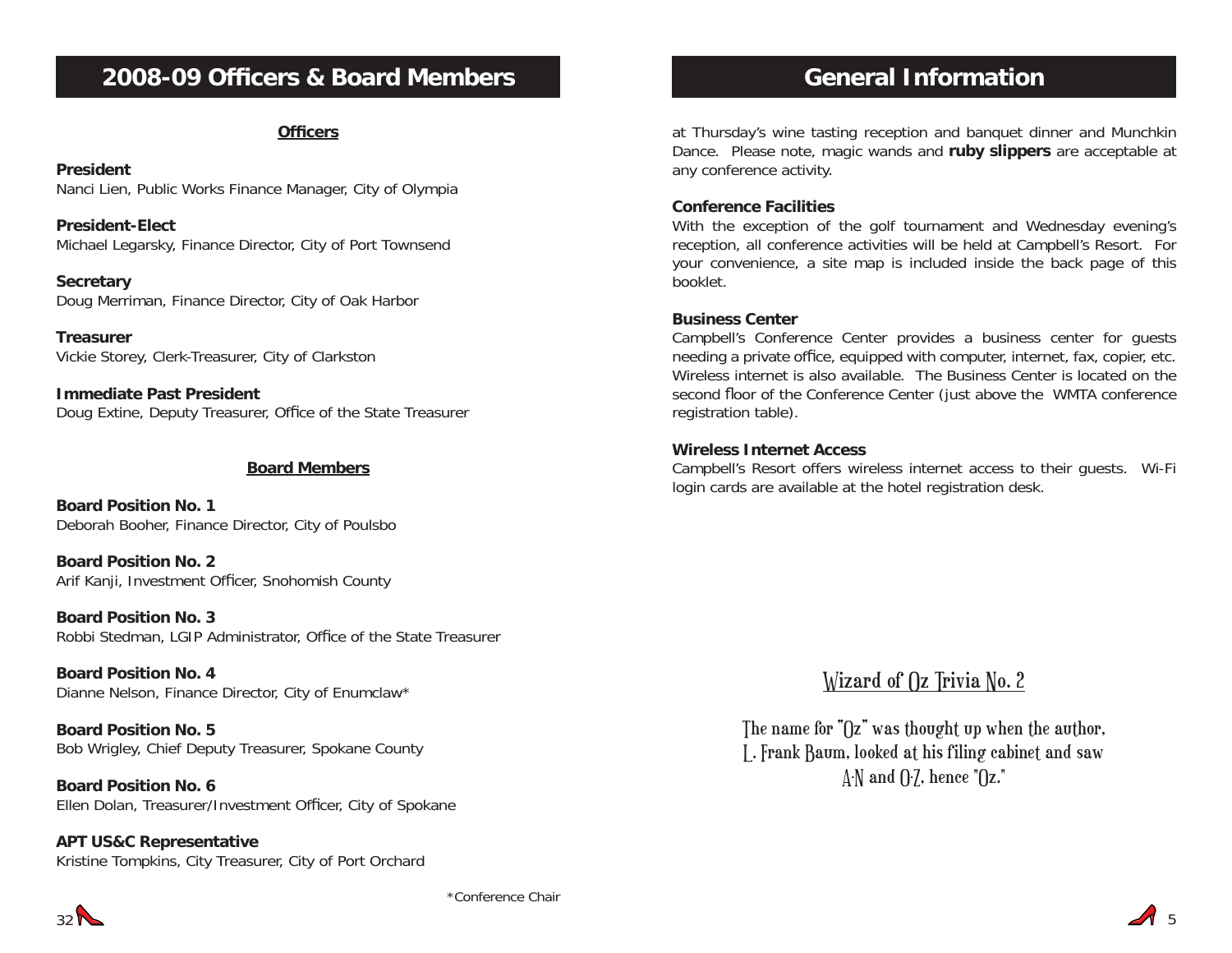## **Badges & Ribbons**

We ask for all conference attendees to wear their name badges to gain admission to conference activities and meals.

To assist you in recognizing officers, board members, and other conference participants, ribbons have been color coded as follows:

**President** – Dark green **President-Elect** – Dark blue**Secretary** – Dark blue **Treasurer** – Light yellow **Board Member** – Burgundy **Immediate Past President** – Red**Past President** – Purple **Committee Member** – Red**First Time Attendee** – Turquoise **Honorary Guest** – White **Sponsor** – Green **Speaker** – Bright yellow **Facilitator** – Black

#### **Badge Graphics**

And what do these little graphics on our name badges signify, anyway? The graphics indicate the population size of each attendee's jurisdiction. Attendees can look for these graphics at the various Roundtable sessions to help in networking with jurisdictions of similar size. See page 17 for suggested Roundtable times by size of entity. Remember these are only suggested times. You are welcome to attend any Roundtable that works for you.

## Wizard of  $\Omega$  Trivia No. 3

MGM paid \$75,000 for the film rights to Baum's book, a towering sum at the time.

## **Wizard of Oz – A Political Metaphor?**

The first time you saw this beloved movie or read the book, could you have ever guessed that some would say it was written as a political satire? Well, it's true.

In 1963, a school teacher stumbled upon the idea of using the characters and events of The Wonderful Wizard of Oz as metaphors to teach the concepts about the 1896 Presidential election and the turn-of-the-century Populist movement. He made a number of connections between the two. He theorized that the Yellow Brick Road represented the gold standard and the Silver Slippers (ruby red in the movie) represented the silver standard. The Wicked Witches of the East and West represented the local banks and the railroad industry, both of which were believed to have driven small farmers out of business. The Scarecrow represented the farmers of the Populist Party who managed to get out of debt by making more silver coinage. Unfortunately, the farmers did not have the brains to understand that introducing more coin into circulation reduced its value. The Tinman represented the factory workers of the industrialized North, who the Populists saw as being so hard pressed to work grueling hours for little money, that they had lost their human hearts and became mechanized themselves. Toto was thought to be short for teetotaler, another word for prohibitionist. William Jennings Bryan, the Populist Party candidate (Cowardly Lion character) was a teetotaler, himself. The Munchkins were the common people and the Emerald City represented Washington DC. The Wizard was thought to have been President Grover Cleveland or Republican candidate William McKinley.

The school teacher eventually wrote an article, "The Wizard of Oz: A Parable on Populism," which was published in 1964. However, it did not gain much attention until 1977 when a book reviewer wrote about Oz in The New York Review of Books, and mentioned the article. The idea then took off. In the years that followed, numerous articles came out that misunderstood or reinterpreted what the teacher had said or meant, and other writers took the concept even further, many not even aware of the teacher's original essay.

The school teacher took pains to say, then and later, he did not believe the book's author, L. Frank Baum, had a political agenda in writing The Wizard of Oz, and that his observations were merely allegorical. The Baum family and many Oz and Baum scholars have also proclaimed that it was not the Baum's intention to write a deliberate satire. Still, this has not stopped many people from taking a quaint set of metaphors and converting them into fact.

Like almost any great literary work, if one tried hard enough, one can interpret The Wonderful Wizard of Oz in any number of ways. Other interpretations of the book that have been published include spiritual, mythical, psychological, feminist, capitalist, and socialist/Communist. Those who knew him best, however, believe Baum merely wanted to simply tell a good children's story with no intention of any hidden meaning.

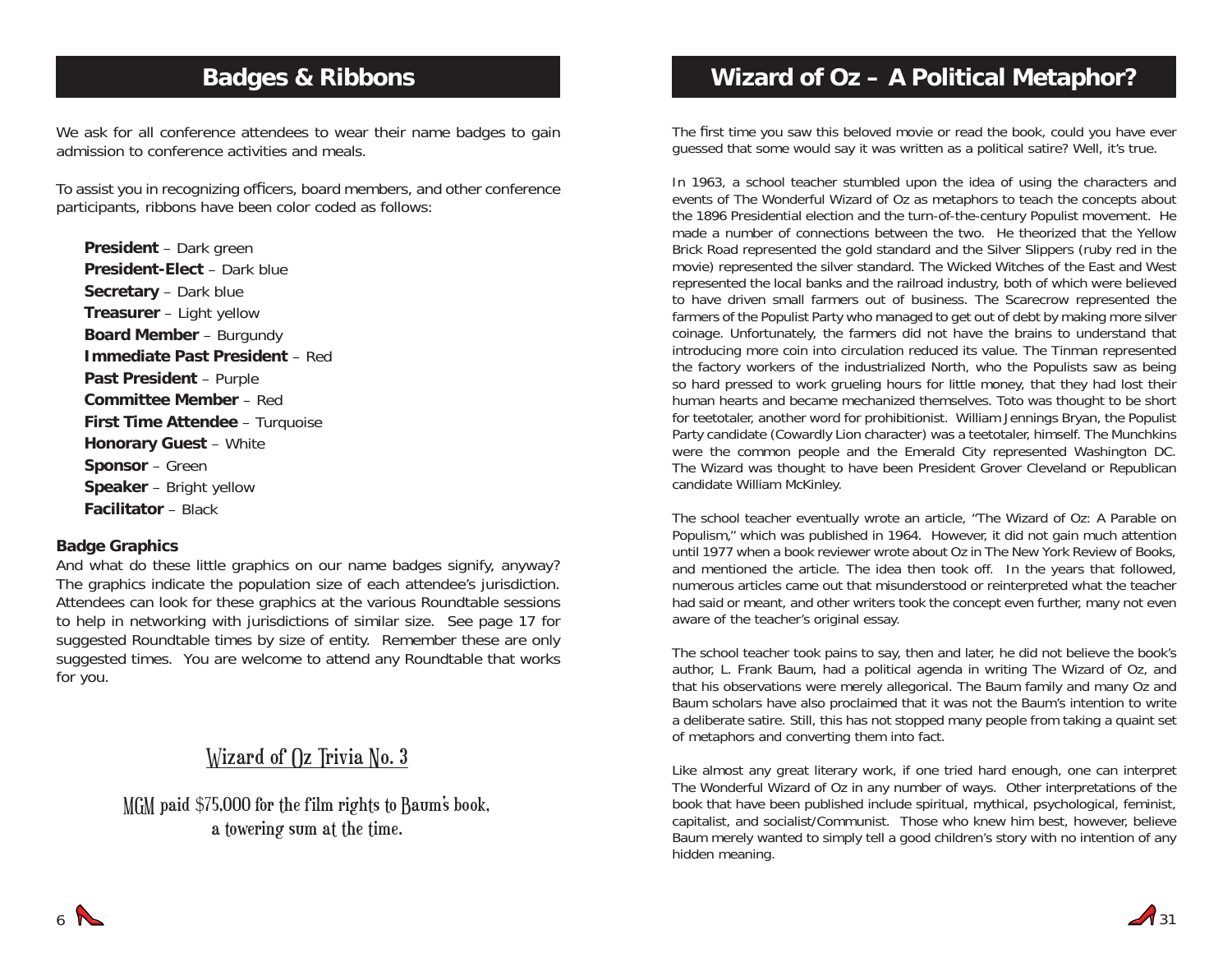## **Past Conference Themes**

| Year | <b>Theme</b>                                  | <b>President</b>             |
|------|-----------------------------------------------|------------------------------|
| 1984 |                                               | George Khatian               |
| 1985 |                                               | Lloyd Hara                   |
| 1986 |                                               | Paul Kasakabe                |
| 1987 |                                               | Betty Nahoopii               |
| 1988 |                                               | Harry Wong                   |
| 1989 |                                               | Lillian Luark                |
| 1990 | Country Western - "Visit Treasurers' Country" | Ann Berger                   |
| 1991 | 50s and 60s - "Remember When"                 | Paul Gudgerisson             |
| 1992 | Cruise - "Keeping Afloat in the 90s"          | Kristine Miller              |
| 1993 | Hawaiian Luau/South Seas - "Treasure Island"  | Dale Sciuchetti              |
| 1994 | Country Western - "A Fist Full of Dollar\$"   | Wendy Picinich               |
| 1995 | Star Trek - "Trekking Toward Tomorrow"        | Rob Hendrickson              |
| 1996 | Irish - "Green Grow the Dollar\$"             | Mike Murphy                  |
| 1997 | Jungle - "A Financial Safari"                 | Connie Leonard               |
| 1998 | Sports - "Financial All-Stars"                | Rosie Rumsey/<br>Randy Krumm |
| 1999 | South of the Border - "Viva La Finance"       | Ron Hupp                     |
| 2000 | Handyman - "Tooltime for Treasurers"          | Jim Hendrickson              |
| 2001 | Circus - "Under the Treasury Big Top"         | Monica Haarstad              |
| 2002 | Train - "All Aboard the Treasurers Express"   | Paulette Alvarado            |
| 2003 | Cameras - "Focus on Finance"                  | Ron Strabbing                |
| 2004 | Money Makes the World Go 'Round               | Yvonne Ziomkowski            |
| 2005 | Financial "Ports of Call"                     | Craig Kerr                   |
| 2006 | Financial "Roundup"                           | Allan Martin                 |
| 2007 | Mardi Gras - "Ooh La La \$\$ Moo La La"       | Doug Extine                  |
| 2008 | 25th Anniversary - Fishing for Silver         | Doug Extine                  |

## The Wizard of Oz Trivia No. 12

The Lion's costume weighed 90 pounds.

# **Population Badge Graphic 5,000 and under** Totos **5,001 - 15,000** Scarecrows **15,001 - 100,000** Tinmen **100,001+ and counties/special districts** Lions



**Sponsors Good Witches** 



 $30<sup>2</sup>$ 

# **Badge Graphic Key**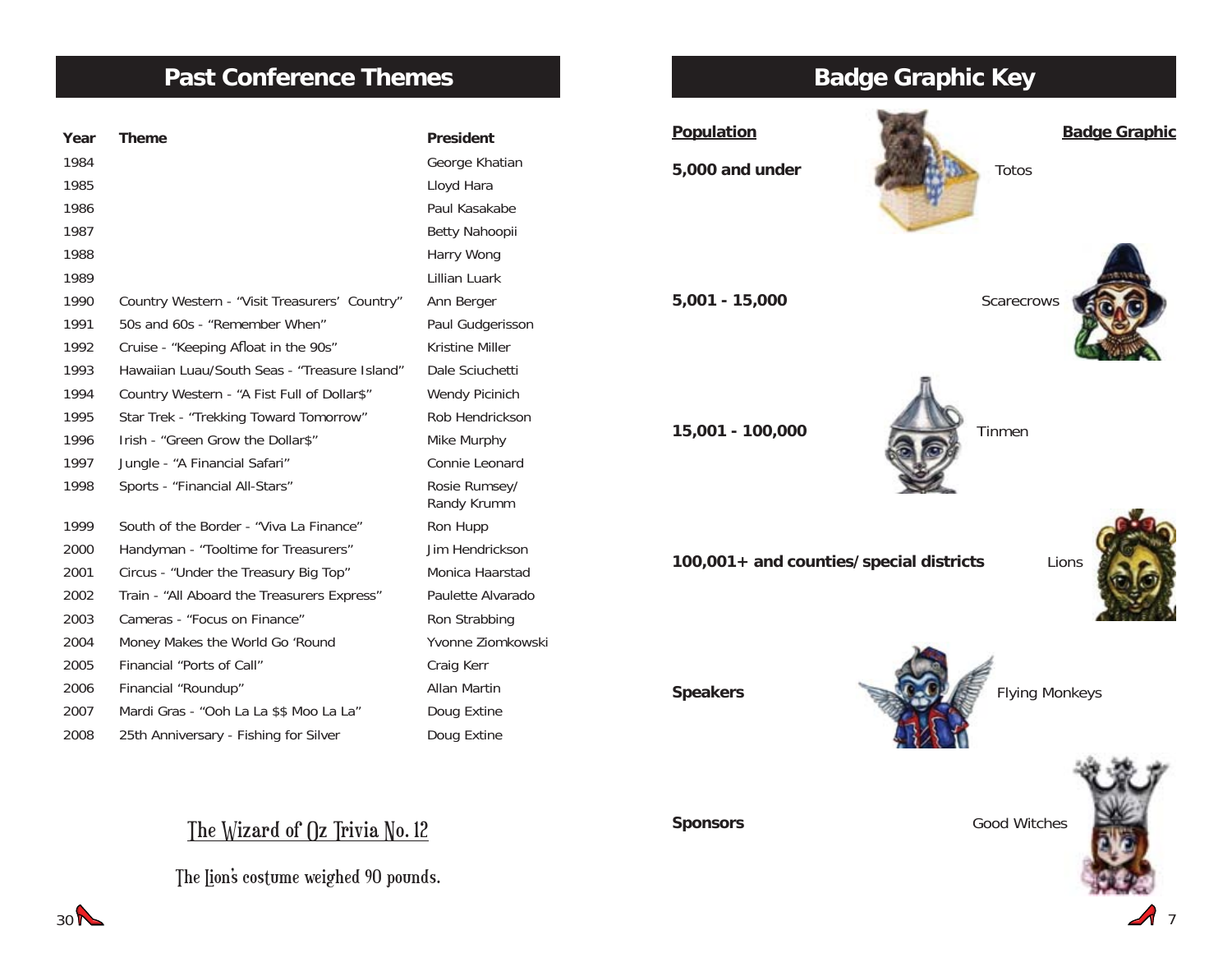#### **CPE/CPFA Credits**

CPE and CPFA credits for continuing professional standards are available for each of the sessions. Attendees should sign the attendance sheet at each session. The center of this conference handbook includes a "Record of Attendance" sheet to be completed and retained by attendees to verify attendance. WMTA will provide copies of the sign-in sheets online for CPE credits purposes only. For others certifications, attendees should be sure to retain your handbook "Record of Attendance."

#### **Feedback and Comments**

In our continuing effort to utilize technology to conserve resources, WMTA will be gathering your conference feedback through a quick and user friendly survey. The survey will be emailed to all conference attendees next week. When you receive the email, we would appreciate you taking a couple of minutes to share your thoughts about this year's conference. Your comments will help us to plan future conferences.

To ensure that you received the survey, MRSC needs to have your current email address. If you need to update your email information, just stop by the Conference Registration Desk. You can also update your information on-line on the WMTA's web site (wmta-online.com) by clicking on the **Membership** button and accessing your membership record.

## Wizard of  $\int$ z Trivia No. 4

The film started shooting on October 1938 and took over five months to complete at a then unheard-of cost of \$2.8 million. It earned only \$3 million on its initial release.

**Certified Public Finance Administrator (CPFA)** recognizes public treasury and finance officials who have demonstrated a high level of professional competency through continuing education and professional experience. Successfully applicants must have earned sufficient education and experience points and been a member of APT for two consecutive years. Members who already have the CPFA designation are required to maintain the certification every five years. Educational programs are offered at CPFA approved university programs; APT state association conference and annual APT conferences.

**Investment Policy Certification** allows public treasury officials to submit their government's investment policies to APT for peer review. The association's Investment Policy Program provides public investors with guidance and technical assistance in developing a comprehensive written investment policy. APT's model investment policy includes those elements that are essential to a good policy and includes an outline to help develop policies suited to your entity.

**Cash Handling Certification** provides treasury officials the opportunity to submit their government's cash handling program for review and certification. APT's model cash handling manual is an excellent resource that includes training modules, glossary of terms, a cash handling training seminar syllabus, sample cash handling legislation, and an application for the certification program. The association's cash handling training seminars are open to public treasury officials throughout the year.

**Debt Policy Review and Certification** program provides treasury and financial officials with the Debt Policy Handbook to be used as a quide for preparing their own unique policy. This handbook provides practitioners with the information necessary for preparing a comprehensive capital financing policy. It includes chapters on: assessment and funding alternatives; issuance of obligations; administration of obligations; and using pertinent internet sites. The handbook includes instructions and an application to have your policy certified.

29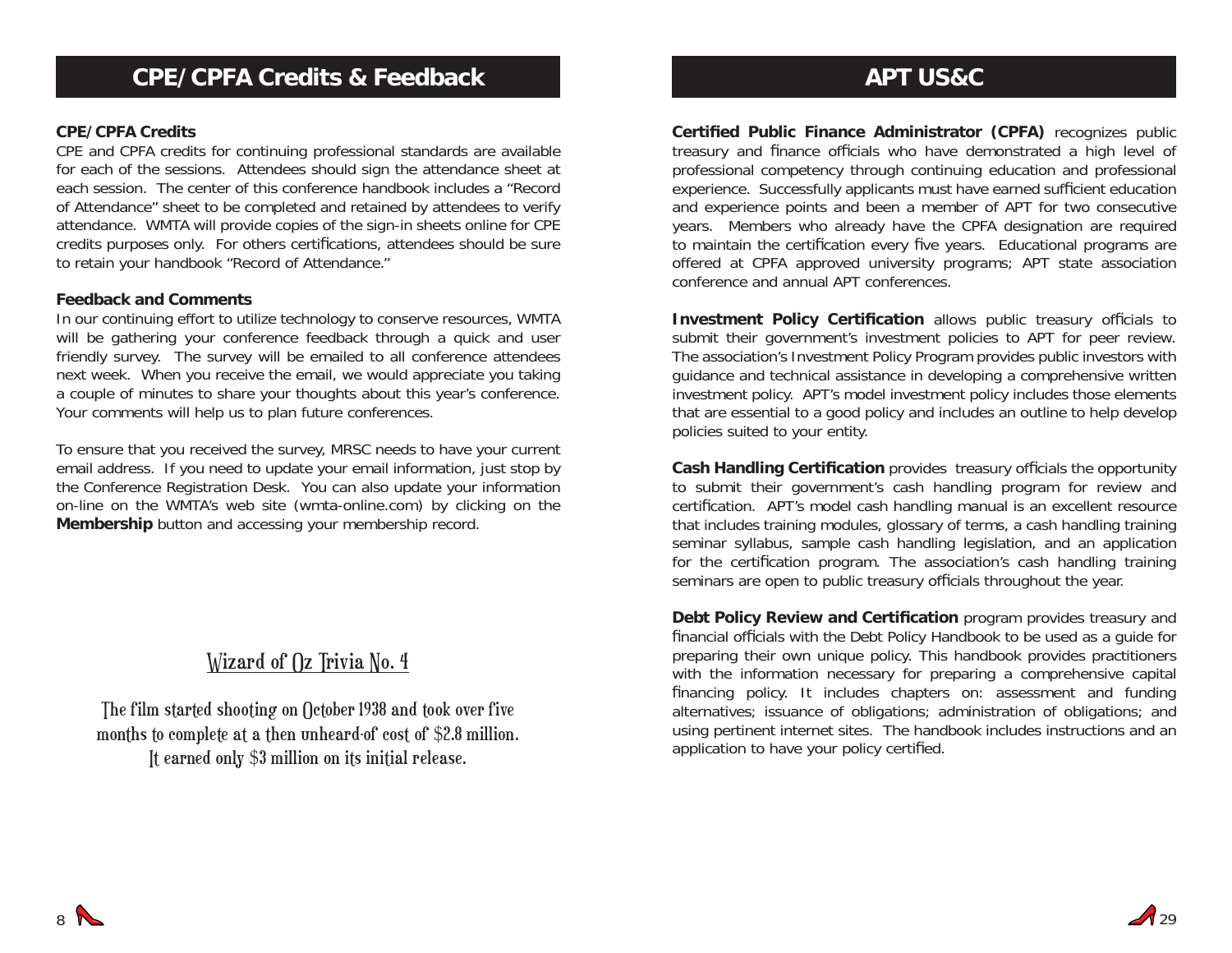## **APT US&C**

The Association of Public Treasurers of the United States and Canada (APT US&C) is a non-profit corporation established in 1965 with the express purpose of serving public treasury officials.

The Association provides educational seminars and conferences, publications, policy and legislative information, and technical assistance to members.

APT's key areas:

- Cash Management
- Bank Services
- Investment Policies & Practices
- Debt Management
- Internal Controls
- Pension & Benefits Administration
- Technology
- Cash Handling
- Revenue Collections
- New Revenue Sources

Join us for our 44th annual conference:

**July 26-29, 2009** Davenport Hotel, Spokane, Washington

#### **"Effectively Managing the Peaks and Valleys of Your Financial Resources"**

WMTA scholarships may be available. Check out **wmta-online.com**.

For information about APT US&C and its programs see their web site or contact their office at:

> APT US&C962 Wayne Avenue, Suite 910 Silversprings, MD 20910 (301) 495-5560 • (301) 495-5561 Fax www.aptusc.org info@aptusc.org

## **Conference Program – Wednesday**

| <b>Registration Desk Hours</b>                                                      | 8:30am - 3:30pm  |
|-------------------------------------------------------------------------------------|------------------|
| <b>Golf Tournament</b>                                                              | 11:30am - 5:30pm |
| A Sustainable Workforce – What it is and<br>how to get one?<br>Location: Stehekin B | 9:00am - 12:00pm |

Speaker: Cathy Raymond, Human Resources Director, City of Olympia

As public entities, we deliver services to communities. Those services aren't manufactured; they are delivered by people – a highly trained workforce. This session will explore the workforce of today and tomorrow and what it has to do with sustainability. You will learn the four strategies of a sustainable workforce and leave with some tools to use in your own organization. Be prepared to broaden your thinking to something way beyond succession planning, generational differences and the environment.

**Project Accounting – Have you ever noticed how sometimes engineers and accountants don't speak the same language? 9:00am - 12:00pm** Location: Stehekin A

Speakers: Mark Russell, Engineer, City of Olympia; Jana Brown, Accounting Manager, City of Poulsbo, Nanci Lien, Public Works Finance Manager, City of Olympia

When does a project really start? What does the term budget mean? What is Certification Acceptance Program and why is it important? What is a Single Audit and why should you care? Who will be responsible for the Single Audit? When is a project really done? Have you identified the roles and responsibilities of a project? Who does what? Who manages the funding sources? Who keeps the records and which ones? This workshop attempts to bring the two groups together. Both sides of the table will be represented – sooooo, accountants bring your project managers and engineers! Come and find out want engineers what you to know and how you can communicate your needs to them.

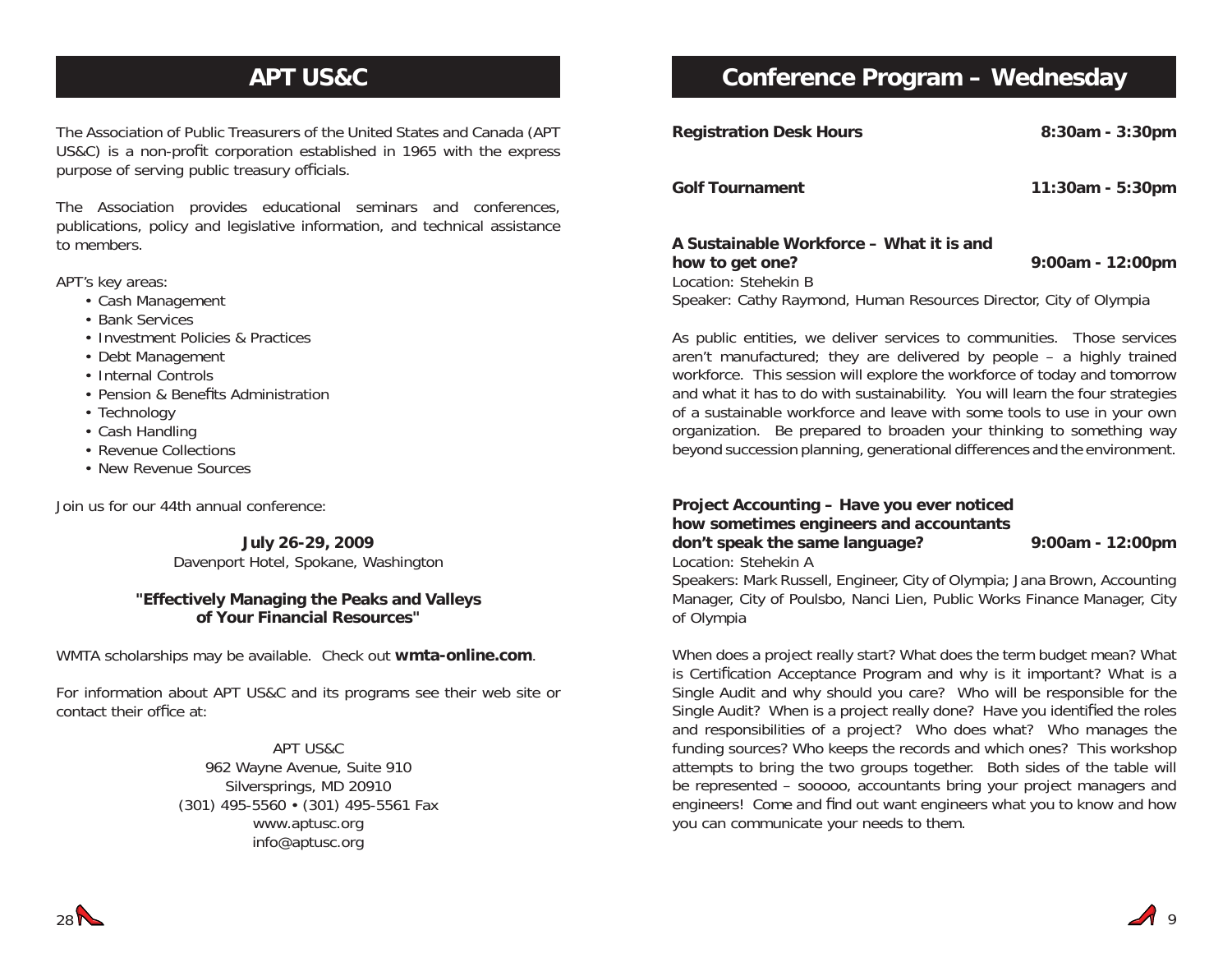## **Conference Program – Wednesday**

**Lunch 12:00pm - 1:00pm** Location: Box Lunches, Stehekin Foyer (upper level)

**Creating Cultural Change 1:00pm - 4:00pm** Location: Stehekin BSpeaker: Cathy Raymond, Human Resources Director, City of Olympia

Change is life! Without it we don't grow and oddly are not happy. Creating deep cultural change in an organization is essential to survival. This session will describe a process for creating cultural change. You will learn about several innovative examples of cultural change, foremost of which is Trust Based Leadership. This program and others have transformed the work and leadership environment of the City of Olympia. This is a combination presenting and hands-on session where you'll get some great ideas and experience a little Trust Based Leadership.

#### **Performance Audits** 1:00pm - 4:00pm Location: West Room

Speakers: Chris Cortines, Senior Deputy Director for Audit, State Auditor's Office; Dean Walz, Finance Manger, City of Olympia

Did you know the State Auditor is conducting performance audits on cities and other governmental entities now? A performance audit is different from a compliance audit. Are you familiar with the difference? Come to this session to find out: What is a performance audit? Why are they being done? What are the different types? How can you prepare for one? What does the term "criteria" mean in a performance audit?

#### **Bonds 101, Public Funds Investing 1:00pm - 4:00pm** Location: Stehekin A

Speaker: Paul Jarvis, Managing Director Investments, Piper Jaffray

As a public funds investor, the menu of appropriate investments is very limited. Government bonds are one of the few products on that list. Let's learn about them!

This unique public funds investment class begins at the "kindergarten" level. It was created for those who have never really felt like they

# **Track 4 – Guardian of the Gates**

#### **Performance Audits**

Location: A/B Section of Cafe (lower level) Speaker: Chris Cortines, Senior Deputy Director for Audit, State Auditor's Office

Initiative 900, approved by voters in 2005, requires the State Auditor's Office to conduct independent, comprehensive performance audits of state and local governments. At this roundtable, find out: Which local governments are currently being audited? What types of opportunities has the State Auditor's Office identified? What are the nine objectives the initiative requires? What is a performance audit and how does it differ from an accountability audit? State Auditor's staff will discuss current issues in performance auditing, common misunderstandings about performance audits and how to make the audit process go as smoothly as possible.

> Thursday-1:30pm Lions Thursday-3:10pm Totos Friday-9:00am Scarecrows Friday-10:40am Tinmen

# The Wizard of Oz Trivia No. 11

Judy Garland's portrayal of Dorothy was the main inspiration for the character of Mary Ann in "Gilligan's Island."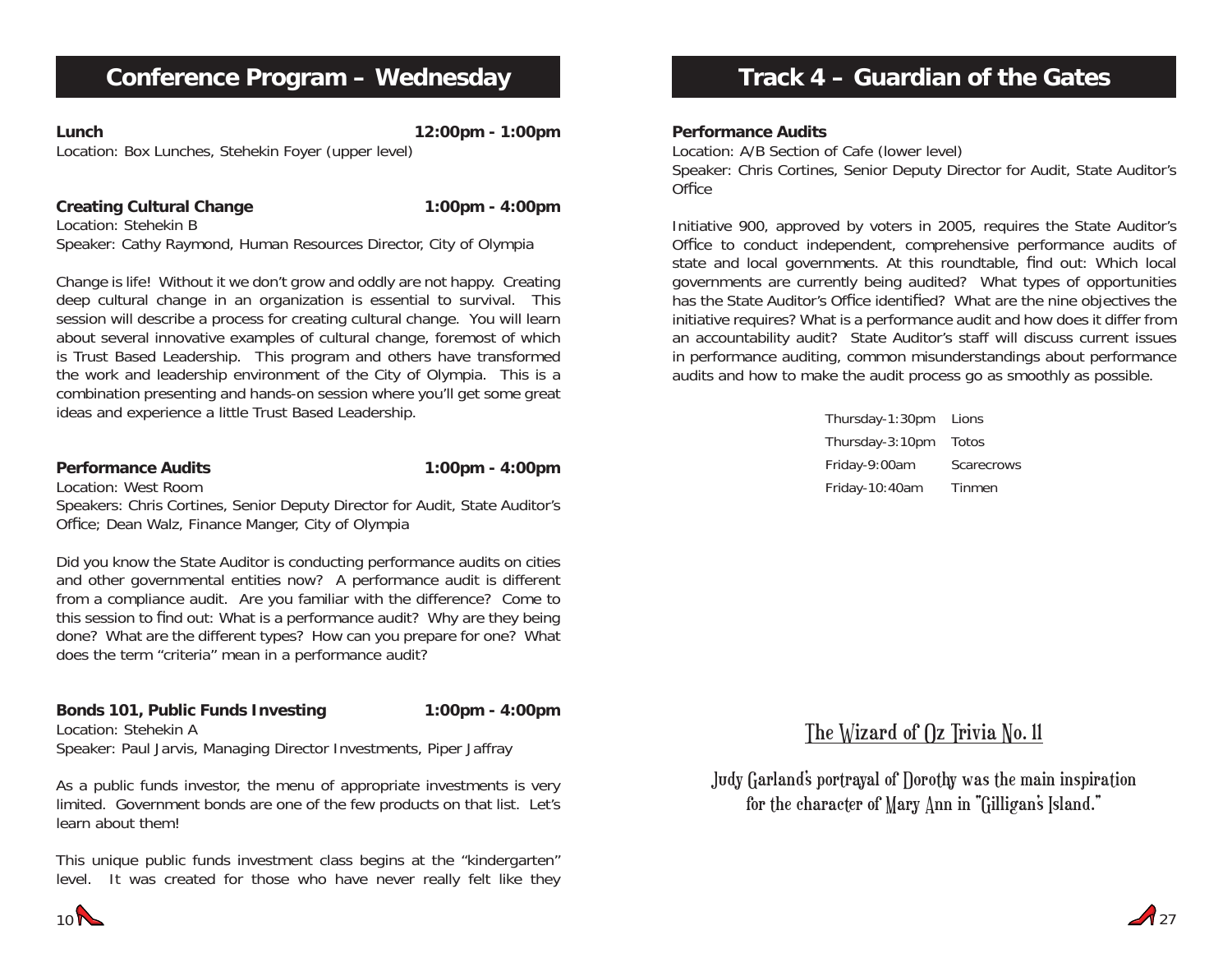## **Track 4 – Guardian of the Gates**

#### **State Auditor's Office Updates**

Location: Stehekin Foyer (upper level) Speakers: Alexandra Johnson, Assistant Audit Manager and Christy Raske, Local Government Support Manager, State Auditor's Office

This roundtable will discuss accounting and reporting issues in the latest and future BARS updates. There will be an update on the BARS restructure process. Please bring your accounting and reporting questions to the Auditor's Local Government Support Team.

> Thursday-1:30pm Scarecrows Thursday-3:10pm Tinmen Friday-9:00am Lions Friday-10:40am Totos

> > • • • • • • • • • •

#### **Fraud - State Auditor's Office**

Location: Stehekin B (upper level) Speaker: Jennifer Forsberg, Fraud Manager, State Auditor's Office

Come to this round to discuss some common disbursement fraud schemes. We will also share what you can do to protect your entity against them.

| Thursday-1:30pm | Tinmen     |
|-----------------|------------|
| Thursday-3:10pm | Lions      |
| Friday-9:00am   | Totos      |
| Friday-10:40am  | Scarecrows |

## **Conference Program – Wednesday**

understood bonds. We will diagram a typical bond and lay out the cash flows. We will resolve questions regarding bonds purchased at a discount and a premium. We will simplify one of the most popular public funds investments: Callable Agency bonds. And we will answer that all important question, "How likely is it to be called?"

All this without bond speak or jargon. Bring any of your staff that are confused by, scared of, or just plain don't get bonds…and watch the light bulbs come on!

#### **Dinner at Golf Course 6:00pm** Location: Lake Chelan Golf CourseSponsor: Sterling Savings

This is a causal affair and a chance to meet new friends and catch up with old ones. Directions to the golf course are available at the registration desk.

## Wizard of  $\int$ z Trivia No. 5

Shirley Temple was originally considered for the part of Dorothy. She was closer to the actual age of the character than Judy Garland, however, her vocal talents were deemed to be inadequate for the scope of the role.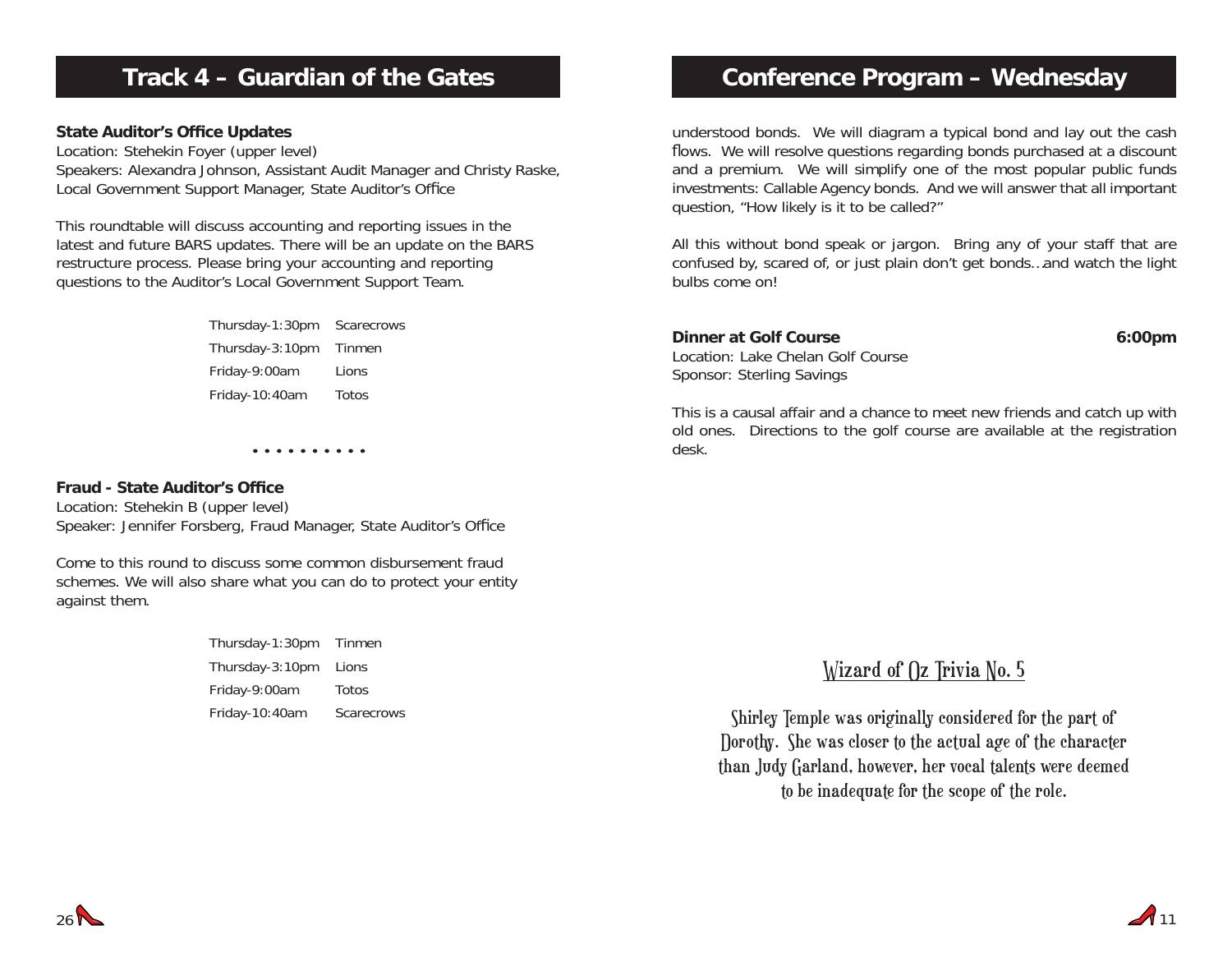**Yellow Brick Road Skip/Walk/Run 6:30am** Location: Check in at the hotel lobby Sponsor: Wells Fargo

On Thursday morning, buckle up your **ruby red slippers** and skip on over to the hotel lobby to join your fellow conference attendees. Arm and arm, you can skip, walk, or run around the river. The yellow brick path had already been scoped out and we're fairly certain you won't encounter any talking trees or wicked witches. If you do, just close your eyes and repeat, "I do believe in spooks, I do, I do." A big thanks to Wells Fargo for providing specials shirt for those who make it back.

| <b>Registration Desk Hours</b>                                                                     | 7:30am - 3:00pm |
|----------------------------------------------------------------------------------------------------|-----------------|
| <b>Buffet Breakfast</b><br>Location: Main Ballroom<br>Sponsor: Foster Pepper                       | 7:30am - 8:30am |
| Welcome<br>Location: Stehekin Room (upper level)                                                   | 8:30am          |
| • National Anthem performed by Kirstee Dalen, Chelan Middle School<br>• Nanci Lien, WMTA President |                 |

#### **General Session 9:00am - 11:45am**

"I Contact" – It's All About You – The Solution for Great Customer ServiceLocation: Stehekin Room (upper level) Key Note Speaker: Michael Meines Sponsors: Union Bank and Bank of America

This presentation uses wit and wisdom to look at the traditional way of dealing with customer service issues vs our present vision. Mike will share how a positive attitude is the heart and soul of the "I Contact" message and regales the audience with reasons why a person should strive for a positive attitude.

# **Track 3 – Beware of Flying Monkeys**

bonds subject to the alternative minimum tax to regular tax-exempt bonds, and various tax credits for energy and other public improvements.

> Thursday-1:30pm Lions Thursday-3:10pm Totos Friday-9:00am Scarecrows Friday-10:40am Tinmen

> > • • • • • • • • • •

#### **Merchant Card Services**

Location: Monfort Room (upper level)

Speakers: Jeff Vandeventer, Regional Sales Officer, Sterling Savings Bank; David Fournier, Assistant Finance Director, City of Moses Lake

This service is becoming more requested by your customers. We will discuss your options and what to consider in setting up this service. We will follow a credit card transaction from swiped card to your checking account and discuss fees and different credit card pricing and what you may want to avoid. We will go over the different processing options available and their applications. We will also discuss setting up online credit card processing including the five elements and will follow a transaction through its online environment.

| Thursday-1:30pm | Totos      |
|-----------------|------------|
| Thursday-3:10pm | Scarecrows |
| Friday-9:00am   | Tinmen     |
| Friday-10:40am  | Lions      |

## Wizard of Oz Trivia No. 10

There are thought to be seven pairs of ruby slippers, of which the whereabouts of five are known. Fach has an estimated value of \$1.5 million, making them the most expensive Hollywood memorabilia. They have been dubbed by some as "The Holy Grail" of all Hollywood nostalgia.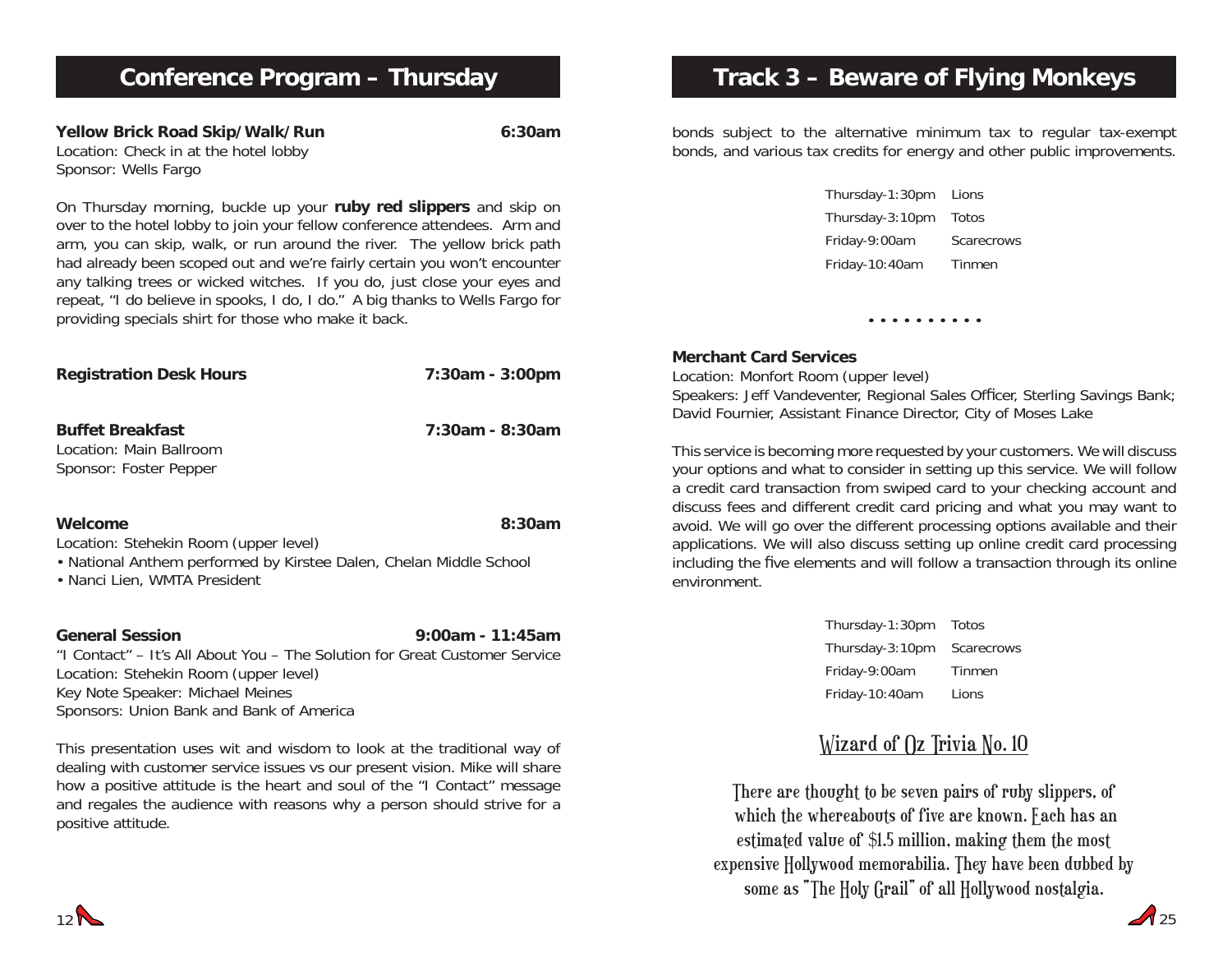## **Track 3 – Beware of Flying Monkeys**

#### **Managing Your Credit Rating**

Location: East Room (upper level)

Speakers: Kelley Wood, Treasury Manager, City of Redmond; Chris Morgan, Associate Director, Standard and Poor's; Lindsay Sovde, Senior Vice President - Public Finance, Seattle-Northwest Securities Corp.

With the collapse of bond insurance, establishing, maintaining, and/or improving your credit rating are more important than ever. Investors are becoming more vocal about the qualities a bond issue needs to have to qualify for their portfolios. Learn what you can do to manage your credit rating, establish strong financial policies, and structure your bond issue to maximize demand from your investors.

> Thursday-1:30pm Tinmen Thursday-3:10pm Lions Friday-9:00am Totos Friday-10:40am Scarecrows

> > • • • • • • • • • •

#### **LOCAL Program/Federal Stimulus Law - Office of the State Treasurer**

Location: Fireplace Loft (hotel lobby building, upper level)

Speakers: Wendy Kancianich, Lease Purchase Specialist and Noah Crocker, Lease Purchase Specialist, Office of the State Treasurer; Cynthia Weed, Partner, K&L Preston Gates Ellis

This discussion will address both the LOCAL program and provisions of the federal stimulus law of interest to issuers of tax-exempt bonds. Local Governments authorized to make general obligation pledges and levy taxes can finance equipment and real estate (construction or acquisition) through the Local Option Capital Asset Lending (LOCAL) program offered by the Office of the State Treasurer. LOCAL pools the financing need of local governments with those of state agencies to gain low interest rates through economies of scale.

The federal stimulus law includes a number of provisions of interest to issuers of tax-exempt bonds, including increased ability to issue bonds on a "bank qualified" basis, an opportunity to convert

## **Conference Program – Thursday**

**Lunch and Business Meeting 12:00pm - 1:15pm**

Sponsor: UBS Financial Services • President's Welcome

Location: Main Ballroom

- Honored Guest Wolfgang Opitz, Washington State Assistant **Treasurer**
- Honored Guest James Bell, Director of Finance, City of Vandalia, Ohio and APT US&C President
- Special Recognition
- Approval of Minutes for 2008 Business Meeting Draft minutes for the April 7, 2008 meeting were included in your conference packet and can also be accessed on the WMTA web site
- Awards
	- Investment Policy Certifications
- Debt Policy Certifications
- President Awards
- Nominations for 2009-2010 WMTA Officers and Board Members (information on page 34 in your conference handbook)

## Wizard of  $\int$ z Trivia No. 6

Judy Garland had to wear a painful corset-style device around her torso so that she would appear younger and flat-chested.

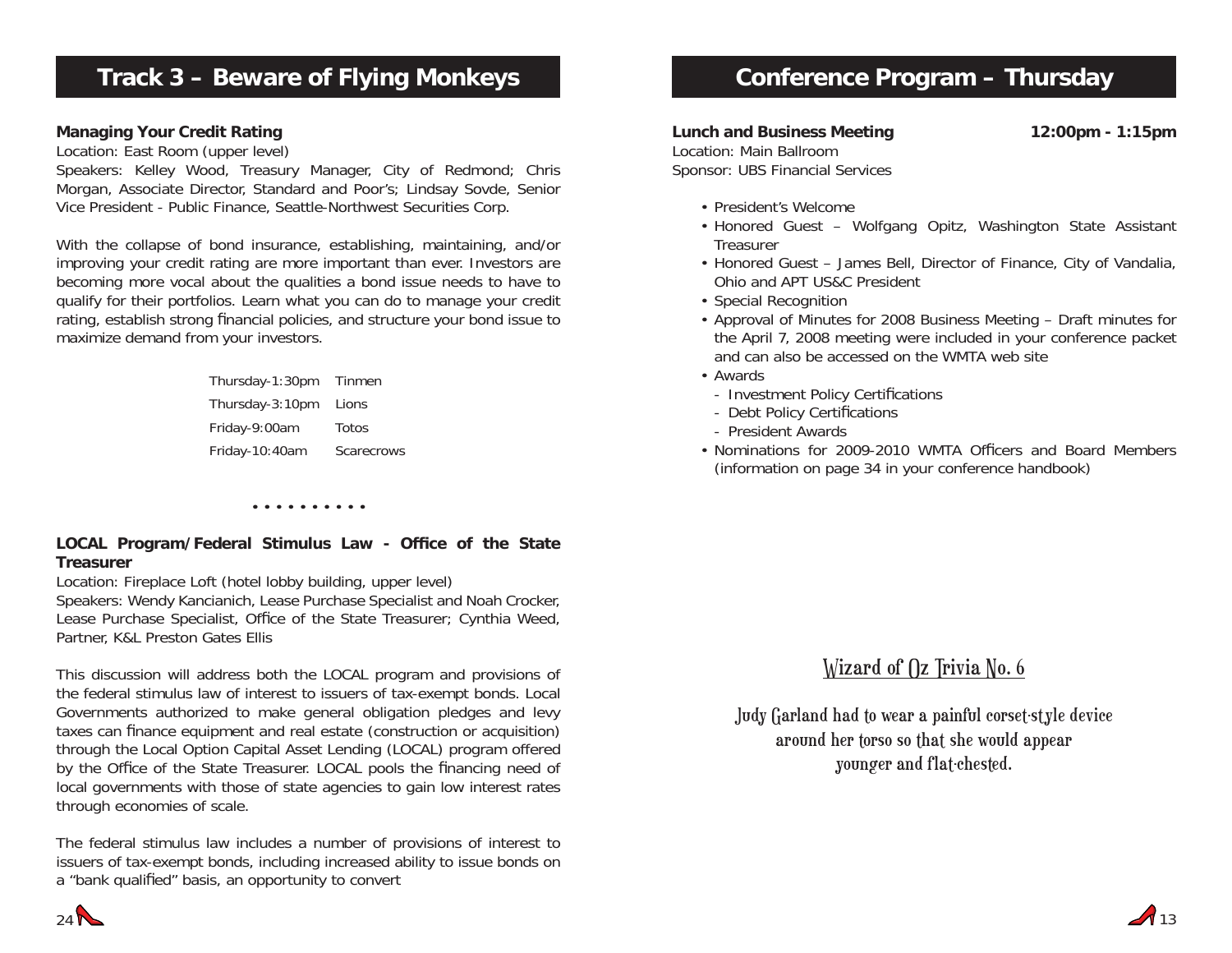## **Conference Program – Thursday**

| <b>Roundtables - First Session</b><br>(see page 20 for Roundtable descriptions)                                                                                                                                        | $1:30$ pm - $2:50$ pm | si:<br>SE<br>fr            |
|------------------------------------------------------------------------------------------------------------------------------------------------------------------------------------------------------------------------|-----------------------|----------------------------|
| <b>Break</b>                                                                                                                                                                                                           | 2:50pm - 3:10pm       | fu<br>di                   |
| <b>Roundtables - Second Session</b><br>(see page 20 for Roundtable descriptions)                                                                                                                                       | $3:10$ pm - $4:40$ pm |                            |
| <b>Wine Tasting Reception</b><br>Sponsor: The Bank of New York Mellon<br>Location: Terrace Tent                                                                                                                        | 5:30pm - 6:30pm       |                            |
| <b>Banquet Dinner</b><br>Location: Main Ballroom<br>Sponsor: Key Bank<br>Honored Guest - James McIntire, Washington State Treasurer                                                                                    | 6:30pm - 7:15pm       | E١<br>Lс<br>Sp<br>Pr<br>E١ |
| <b>Auction and Raffle</b><br>Location: Main Ballroom                                                                                                                                                                   | 7:15pm - 8:00pm       | cr<br>as<br>ke             |
| One of the highlights of the WMTA Conference is the live auction. On<br>Thursday evening, the atmosphere in the Main Ballroom comes alive as<br>conference attendees wave paddles and attempt to out-bid each other on |                       | m                          |

conference attendees wave paddles and attempt to out-bid each other on everything from T-shirts to sparkling crystal to sporting event tickets. And, as we all know, without the auctioneer, none of this would be possible, so we extend a big thank-you to George Honey and Northwest Auction Services for helping us out!

You'll also notice WMTA board members selling raffle tickets throughout the conference. The raffle takes place at lunch on Friday and always ends with the ultimate prize, the combo HD TV/DVD player (thanks for sponsoring, Vining Sparks). Proceeds from these two fund-raisers provide scholarships to the WMTA State Conference and the APT National Conference. Since 1985, WMTA has awarded over **\$50,042** in scholarships to assist local governments in staying connected to these organizations that provide

## **Track 2 – Follow the Yellow Brick Road**

ze, an investment policy is a vital part to any investment program. This ession will also include a discussion of the securities settlement process, from purchase to maturity, and safekeeping options available to public Ind investors. The Statewide Securities Custody Program will also be iscussed.

| Thursday-1:30pm | Totos      |
|-----------------|------------|
| Thursday-3:10pm | Scarecrows |
| Friday-9:00am   | Tinmen     |
| Friday-10:40am  | Lions      |

#### **Evaluating Banking Services**

ocation: Edmunds Room (upper level) peakers: Susan Keitges, Relationship Manager and Paul Wentink, Vice resident, U.S. Bank; Kim Monson and Tom Miller, KeyBank

• • • • • • • • • •

valuate banking services by reviewing your account structure, earnings redit and interest earnings. Review treasury management services that ssist in putting your receipts to work faster, maximize cash balances, eep cash-flowing information at your fingertips, fraud protection and much more!

| Thursday-1:30pm | Scarecrows |
|-----------------|------------|
| Thursday-3:10pm | Tinmen     |
| Friday-9:00am   | Lions      |
| Friday-10:40am  | Totos      |

## Wizard of  $\int$ z Trivia No. 9

The song "Over the Rainbow" was nearly cut from the film; MGM felt it was degrading for a star of Judy Garland''s stature to be singing in a barnyard.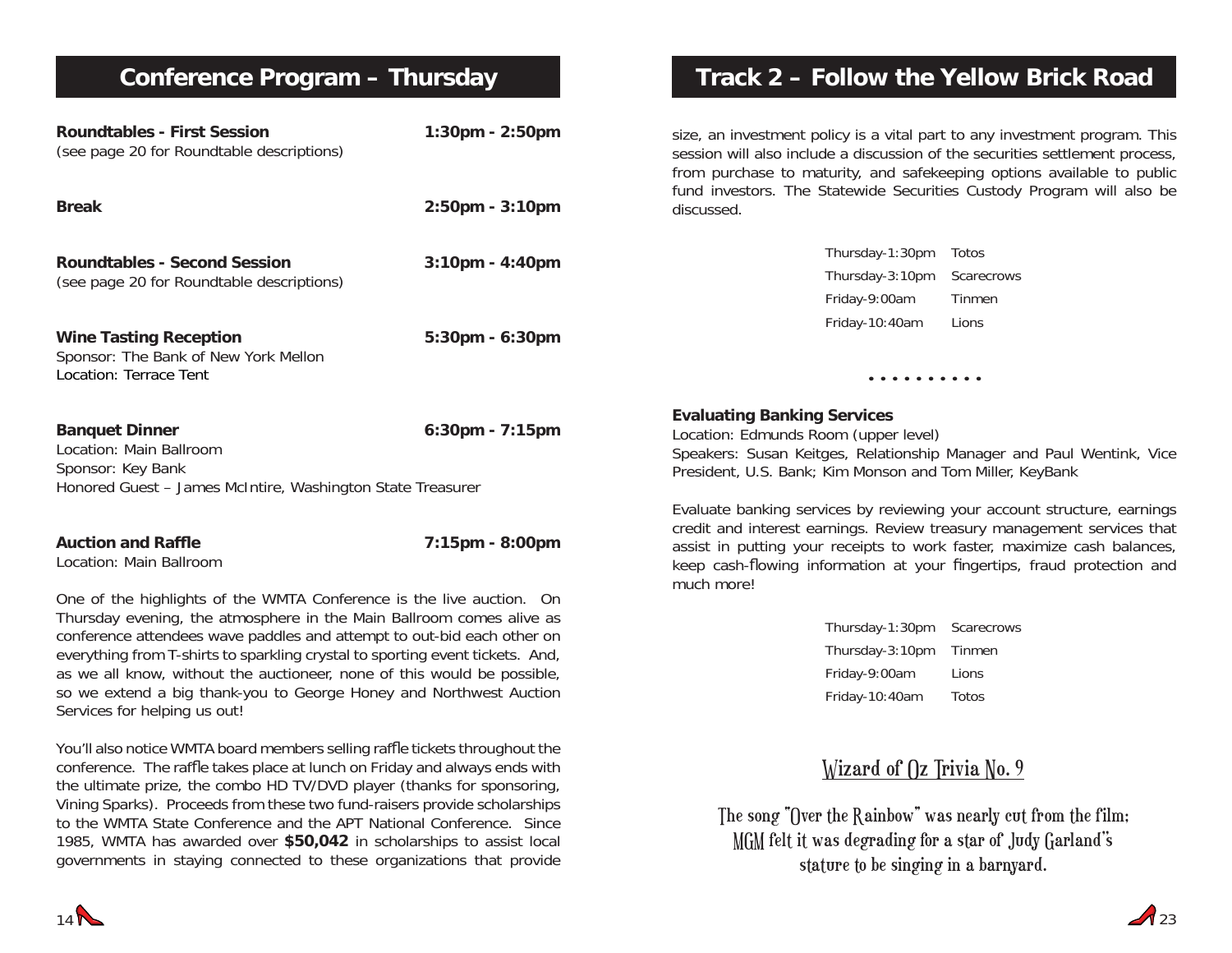## **Track 2 – Follow the Yellow Brick Road**

#### **Intermediate/Advanced Investing**

Location: Ballroom II (lower level) Speaker: Deanne Woodring, Managing Director, Davidson Fixed Income

The objective of this roundtable is to discuss the safety, liquidity, and return of investments.

The last year has resulted in one of the most volatile and high risk investment markets for public fund fixed income investors. It is important to take time to review your investment program and implement decision making tools that are appropriate to your own entities risk and return profile.

This roundtable session will focus on reviewing fixed income portfolio strategies and disciplines that incorporate the investment policy objectives of safety, liquidity and return. Safety is addressed through asset diversification and credit quality. Liquidity is addressed through maturity distribution and investment. Return is addressed by asset sector, yield curve and maturity/duration management.

Bring your ideas, questions and challenges to an important session for anyone involved in the management of public funds.

> Thursday-1:30pm Lions Thursday-3:10pm Totos Friday-9:00am Scarecrows Friday-10:40am Tinmen

> > • • • • • • • • • •

#### **Investment Policy/Safekeeping**

Location: Outside Terrace (upper level - across parking lot, use Skywalk) Speakers: Doug Extine, Deputy Treasurer and Robbi Stedman, LGIP Administrator, State Treasurer's Office; Bob Dearth, Vice President, Union Bank of California Team

This class will cover the importance of having an investment policy, the value of having your policy certified, and WMTA's Investment Policy Certification Process. It will cover why, regardless of an entity's portfolio

## **Conference Program – Thursday**

invaluable educational and networking opportunities. Please come and support these worthy and fun events!

#### **Music Entertainment and Munchkin Dance 8:15pm - 11:00pm** Location: Main Ballroom

Come out, come out wherever you are . . . and meet the young lady that comes from . . . North Bend! The time for enchantment is just starting. One of our very own munchkins, Beth Waltz, will be performing with her band, Peggy Sue and the Wrecking Crew. This is a return performance and you won't want to miss this talented group. If you're feeling rusty, don't worry, oil cans will be available on site.



The hat of the "Wicked Witch of the West" was worn by Margaret Hamilton throughout the film, most prominently in the final, "I'm melting!" scene.

### Wizard of OzTrivia No. 7

like in the book, the ruby slippers were originally silver like in the movie until MGM realized the Technicolor production would benefit from the slippers being colored.

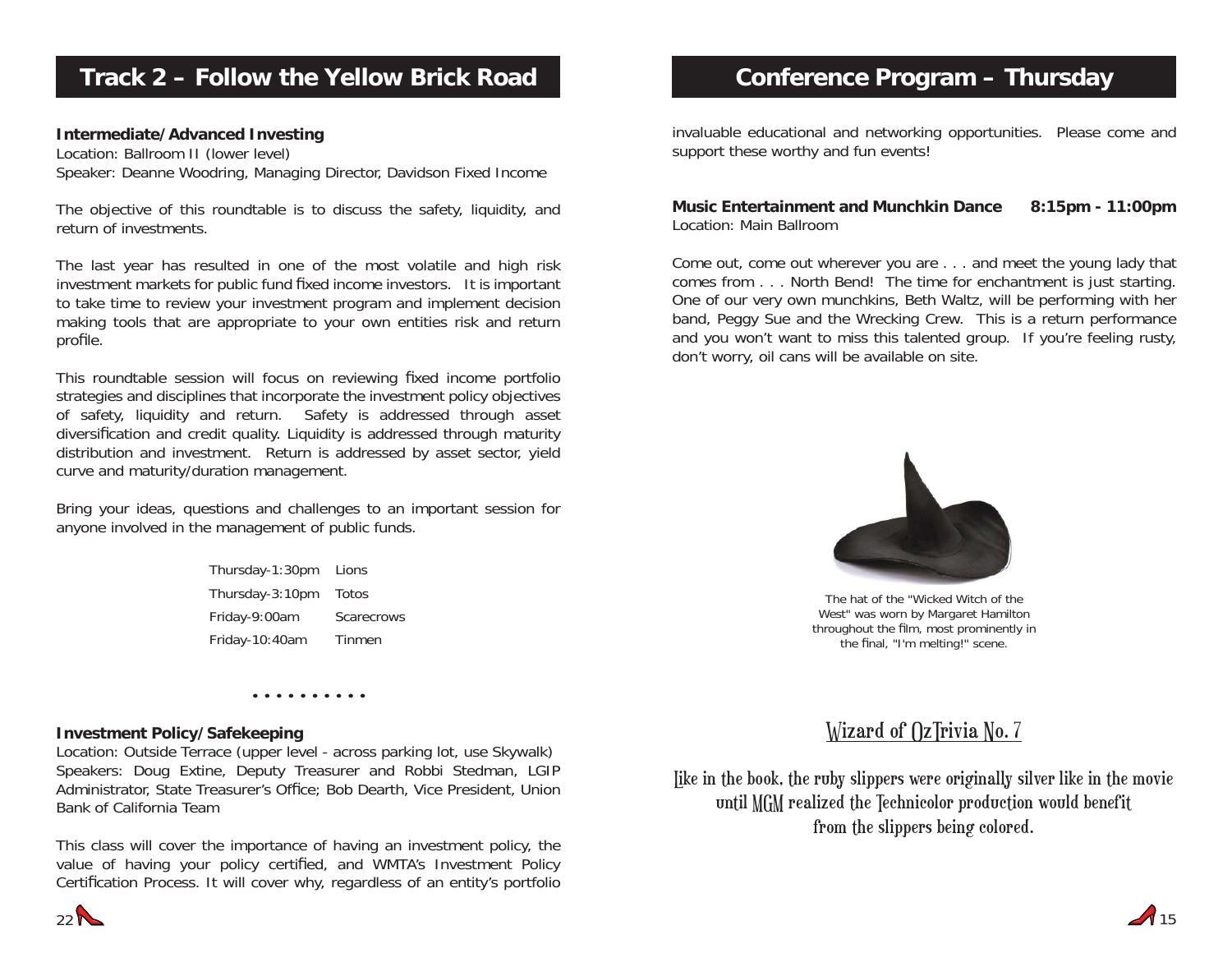# **Conference Program – Friday**

Have a safe drive or flight home, watch out for flying monkeys, and don't forget to brake for munchkins! And remember, you're all invited back next April ... yes, Toto, too!

| <b>Buffet Breakfast</b><br>Location: Main Ballroom<br>Sponsor: US Bank                                                                                                  | $7:30$ am - 8:45am | <b>Electronic Records</b><br>Location: Ballroom I (lower level)<br>Speaker: Patrick Mason, Senior Legal Consultant, Municipal Research and<br>Services Center                                                                  |            |  |
|-------------------------------------------------------------------------------------------------------------------------------------------------------------------------|--------------------|--------------------------------------------------------------------------------------------------------------------------------------------------------------------------------------------------------------------------------|------------|--|
| <b>Roundtables - Third Session</b><br>(see page 20 for Roundtable descriptions)                                                                                         | 9:00am - 10:20am   | Feeling confused about public records? What do you have to keep? What<br>can you discard? This round table will discuss the new regulations that<br>apply to management of Electronic Records, including e-mail.               |            |  |
| <b>Break</b>                                                                                                                                                            | 10:20am - 10:40am  | Thursday-1:30pm                                                                                                                                                                                                                | Tinmen     |  |
|                                                                                                                                                                         |                    | Thursday-3:10pm                                                                                                                                                                                                                | Lions      |  |
| <b>Roundtables - Fourth Session</b>                                                                                                                                     | 10:40am - 12:00    | Friday-9:00am                                                                                                                                                                                                                  | Totos      |  |
| (see page 20 for Roundtable descriptions)                                                                                                                               |                    | Friday-10:40am                                                                                                                                                                                                                 | Scarecrows |  |
| <b>Farewell Lunch and Scholarship</b><br><b>Raffle Drawing</b>                                                                                                          | 12:00pm - 1:00pm   | .                                                                                                                                                                                                                              |            |  |
| Location: Main Ballroom                                                                                                                                                 |                    | <b>Getting Your Message Out Effectively</b>                                                                                                                                                                                    |            |  |
| Sponsors: Banner Bank, Cantor Fiztgerald, and MBIA Asset Management                                                                                                     |                    | Location: Stehekin A (upper level)                                                                                                                                                                                             |            |  |
|                                                                                                                                                                         |                    | Speaker: Bonnie Herrington, Creative Brand Manager, City of Olympia                                                                                                                                                            |            |  |
| Thank you for coming!<br>Now click your heels together three times and repeat.<br>"there's no place like home, there's no place like home, there's no place like home." |                    | Come learn how to "not sell your message short." Have a message to get<br>out? Keep repeating the same messages and feel like no-one is listening?<br>Want to save time, money, resources and still move your program forward? |            |  |

 $\mathcal{A}_{21}$ 

Come to this fun and interactive session and get tips and hands-on tools that will help get your message heard. Learn why understanding your

**Track 1 – Welcome to Munchkinland**

Thursday-1:30pm Totos Thursday-3:10pm Scarecrows Friday-9:00am Tinmen Friday-10:40am Lions

audience is critical to your success.

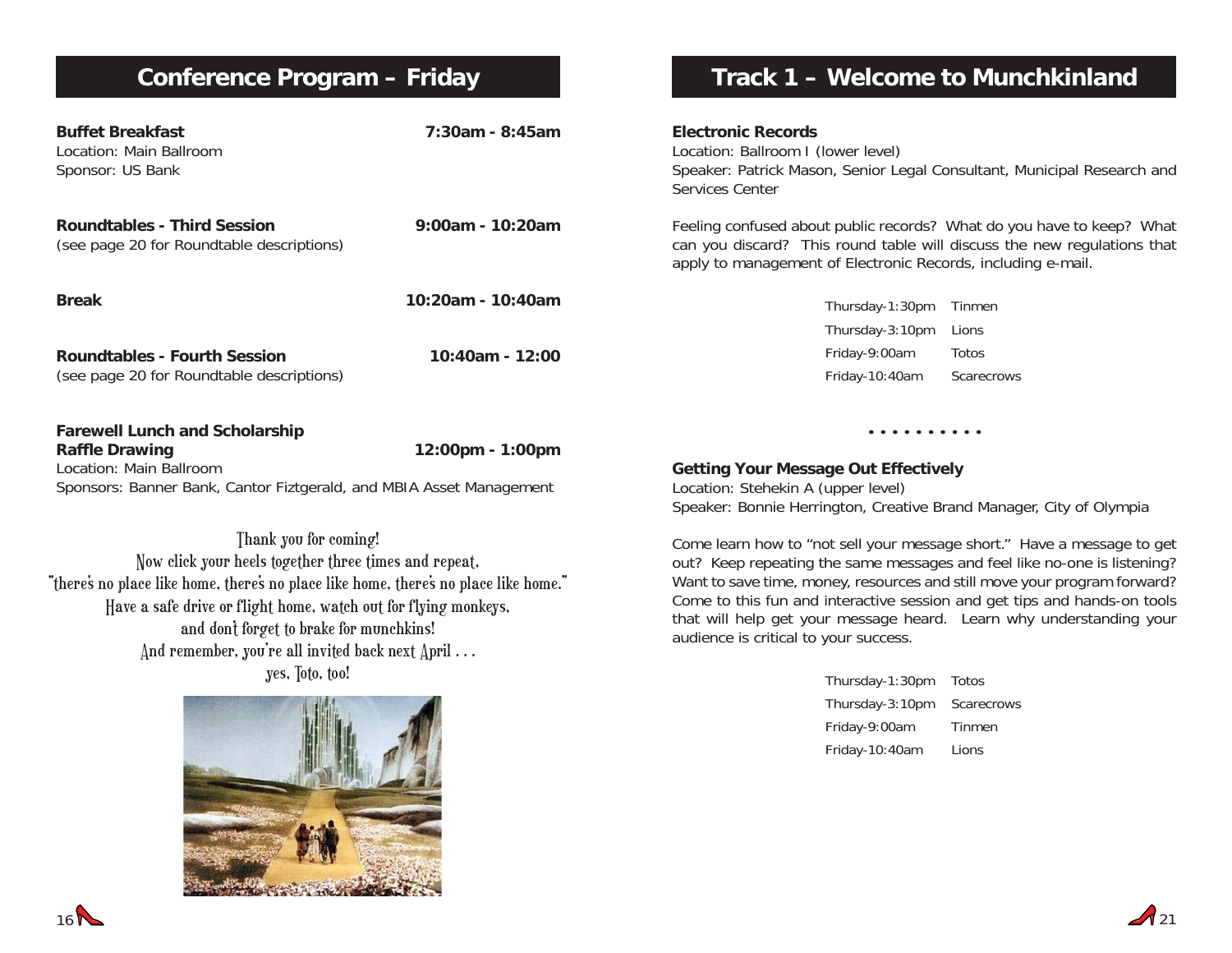| Roundraple Times Based on Size and Type of Entity                                                                         |            |               |            |               |
|---------------------------------------------------------------------------------------------------------------------------|------------|---------------|------------|---------------|
|                                                                                                                           | Thursday   |               |            | Friday        |
|                                                                                                                           | 1:30-2:50  | $3:10-4:40$   | 9:00-10:20 | $10:40-12:00$ |
| Track <sub>1</sub><br>- Melcome to Munchkinland                                                                           |            |               |            |               |
| Washington's Streamline Sales Tax Program - One Year Later (West Room)                                                    | Totos      | Scarecrows    | Tinmen     | Lions         |
| AWC Insurance Services (Ballroom III)                                                                                     | Scarecrows | Tinmen        | Lions      | Totos         |
| Llectronic Records (Ballroom 1)                                                                                           | Tinmen     | Lions         | Totos      | Scarecrows    |
| Getting Your Message Out Effectively (Stehekin A)                                                                         | Totos      | Scarecrows    | Tinmen     | Lions         |
| <b>Linux 30 + Follow the Yellow Brick Road</b>                                                                            |            |               |            |               |
| Intermediate to Advanced Investing (Ballroom II)                                                                          | Lions      | Totos         | Scarecrows | Tinmen        |
| Investment Policy/Safekeeping (Outside Terrace)                                                                           | Totos      | Scarecrows    | Tinmen     | Lions         |
| Evaluating Banking Services (Edmunds Room)                                                                                | Scarecrows | <b>Iinmen</b> | Lions      | Totos         |
| Track 3 - Beware of Flying Monkeys                                                                                        |            |               |            |               |
| Managing Your Credit Rating (East Room)                                                                                   | linmen     | Lions         | Totos      | Scarecrows    |
| LOCAL Program - Office of the State Treasurer (Hireplace Lot)                                                             | Lions      | Totos         | Scarecrows | linmen        |
| Merchant Card Services (Nonether Room)                                                                                    | Totos      | Scarecrows    | I inmen    | Lions         |
| Track 4 – Guardian of the Gates                                                                                           |            |               |            |               |
| State Auditor's Office Updates (Stehekin Foyer)                                                                           | Scarecrows | <b>Tinmen</b> | Lions      | Totos         |
| Fraud - State Auditor's Office (Steppekin B)                                                                              | Tinmen     | Lions         | Totos      | Scarecrows    |
| Periormance Audits (A/B Section of Cafe)                                                                                  | Lions      | Totos         | Scarecrows | Tinmen        |
| Note that these a residence at the service of the figure of the figure of the second struct profer that the sequence that |            |               |            |               |

**Suggested Roundtable Times**

 $\sqrt{17}$ 

## **Track 1 – Welcome to Munchkinland**

#### **Washington's Streamline Sales Tax Program - One Year Later** Location: West Room (upper level) Speaker: Julie Kiesala, Tax Specialist, Department of Revenue

On July 1, 2008, the State of Washington changed from origin-based sales tax sourcing to destination-based sales tax for delivered goods. This move to destination-based sales tax was one of the more significant changes to Washington's tax system to occur in decades. Now, ten-months later, we will review the program, with discussion on how this program is working, some of the successes and challenges, the impact on local governments and relief through mitigation assistance, and recent developments.

| Thursday-1:30pm | Totos      |
|-----------------|------------|
| Thursday-3:10pm | Scarecrows |
| Friday-9:00am   | Tinmen     |
| Friday-10:40am  | Lions      |

#### **AWC Insurance Services**

Location: Ballroom III (lower level)

Speakers: Andy Clarke, Field Representative, Association of Washington Cities Insurance Services; Cathi Short, Finance Tech II, City of Milton

• • • • • • • • • •

Roundtable discussion covering the AWC Employee Benefit Trust's current plans and future directions, including new plan designs, wellness strategies and the challenge of involving employees in their own healthcare.

> Thursday-1:30pm Scarecrows Thursday-3:10pm Tinmen Friday-9:00am Lions Friday-10:40am Totos

## Wizard of  $\int$ z Trivia No. 8

A small sign to the left of the door of Professor Marvel's wagon lists "Exhibition Balloonist" as one of his talents.